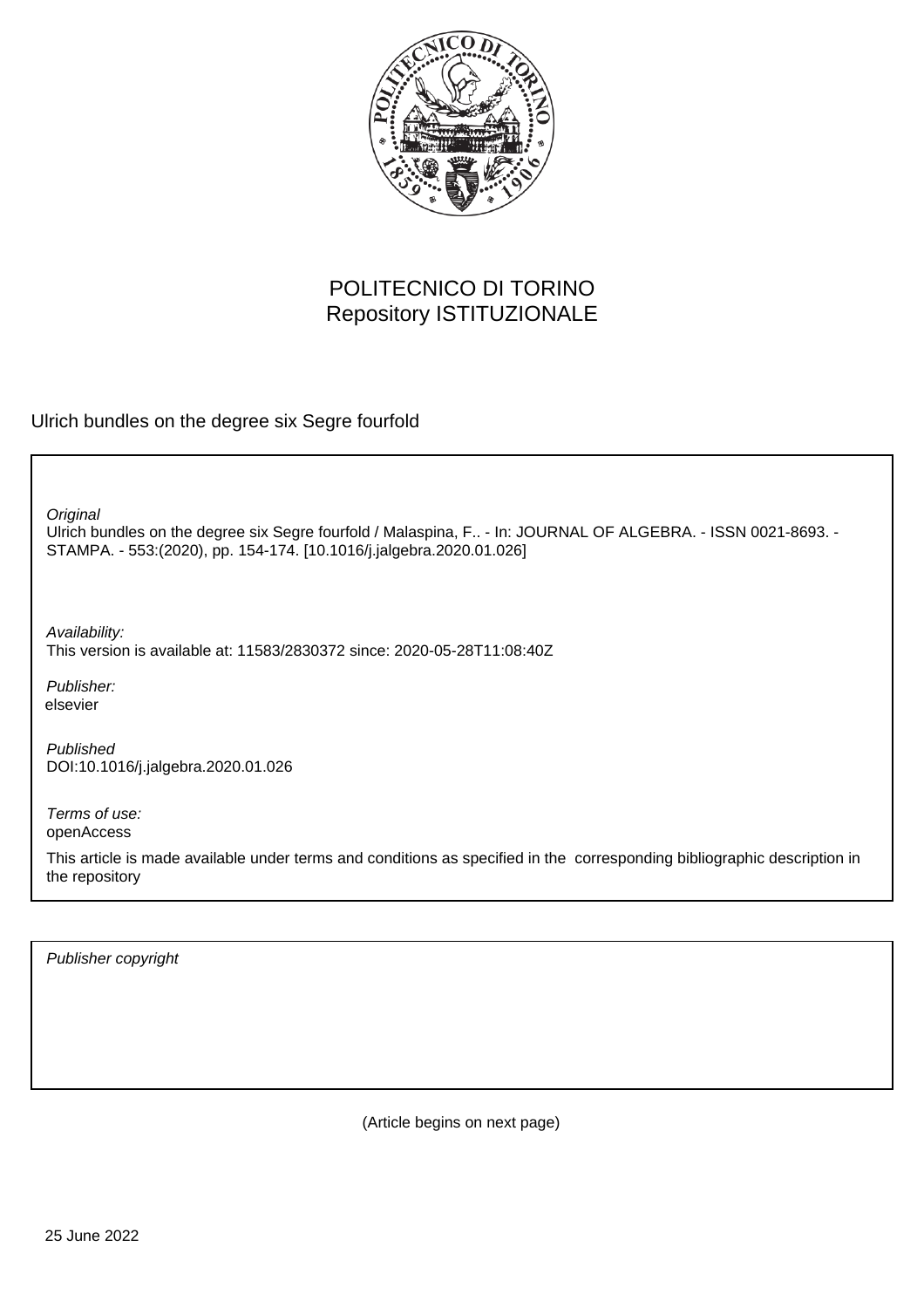#### ULRICH BUNDLES ON THE DEGREE SIX SEGRE FOURFOLD

#### F. MALASPINA

Abstract. We completely characterize the bigraded resolutions of Ulrich bundles of arbitrary rank on the Segre fourfold  $\mathbb{P}^2{\times}\mathbb{P}^2.$  We characterize the Ulrich bundles  $V$  of arbitrary rank on  $\mathbb{P}^2 \times \mathbb{P}^2$  with  $h^1(V$ ⊗Ω⊠Ω) = 0 or with  $h^1(V$ ⊗Ω(−1))⊠Ω(−1)) = 0 or obtained as pullback from  $\mathbb{P}^2$  and we construct more complicated examples.

#### 1. Introduction

A locally free sheaf (or "bundle")  $\mathcal E$  on a projective varity  $X$  is aCM if it has not intermediate cohomology or if the module  $E$  of global sections of  $E$  is a maximal Cohen-Macaulay module. There has been increasing interest on the classification of aCM bundles on various projective varieties, which is important in a sense that the aCM bundles are considered to give a measurement of complexity of the underlying space. Moreover the understanding of aCM bundles is crucial for the study of any bundle on *X* as it is showed on [25]. A special type of aCM sheaves, called the Ulrich sheaves, are the ones achieving the maximum possible minimal number of generators. These bundles are characterized by the linearity of the minimal graded free resolution over the polynomial ring of their module of global section. Ulrich bundles, originally studied for computing Chow forms, conjecturally exist over any variety (see [16]). But the conjecture has been checked only for a few varieties, e.g. in case of surfaces, del Pezzo surfaces, rational normal scrolls, rational aCM surfaces in  $\mathbb{P}^4$ , ruled surfaces and so on; see [11, 26, 27, 1]. The case of Veronese varieties has been studied in [16], [9] and [23] and the case of Hirzebruch surfaces in [4]. Although there are some occasions where the classification problem of Ulrich bundles of special type is done as in [2, 10, 12, 13], the completion of classification problem is difficult in usual.

In [14] and [26] it shown that Segre varieties and rational normal scroll (except  $\mathbb{P}^1 \times \mathbb{P}^1$  and cubic and quartic scroll, see [18] and [20]) are of Ulrich wild representation type namely they support families of Ulrich bundles of arbitrary large. The representation type is determined by considering a certain type of family of Ulrich bundles. In [2] in given a classification of Ulrich vector bundles of arbitrary rank on rational normal scroll. A consequence of the main result is that the moduli spaces of Ulrich bundles are zero-dimensional. The case  $\mathbb{P}^2 \times \mathbb{P}^1$  has been studied in more details in [19], where all the aCM bundles are classified. The first biprojective space which is not a rational scroll is  $\mathbb{P}^2 \times \mathbb{P}^2$ . Here the families of Ulrich bundles are much more complicated as can be deduced from the study of the rank two case achieved in [8].

<sup>2010</sup> *Mathematics Subject Classification.* Primary: 14J60; Secondary: 13C14, 14F05.

*Key words and phrases.* Ulrich bundle, Castelnuovo-Mumford regularity, Segre verieties, Beilinson spectral theorem.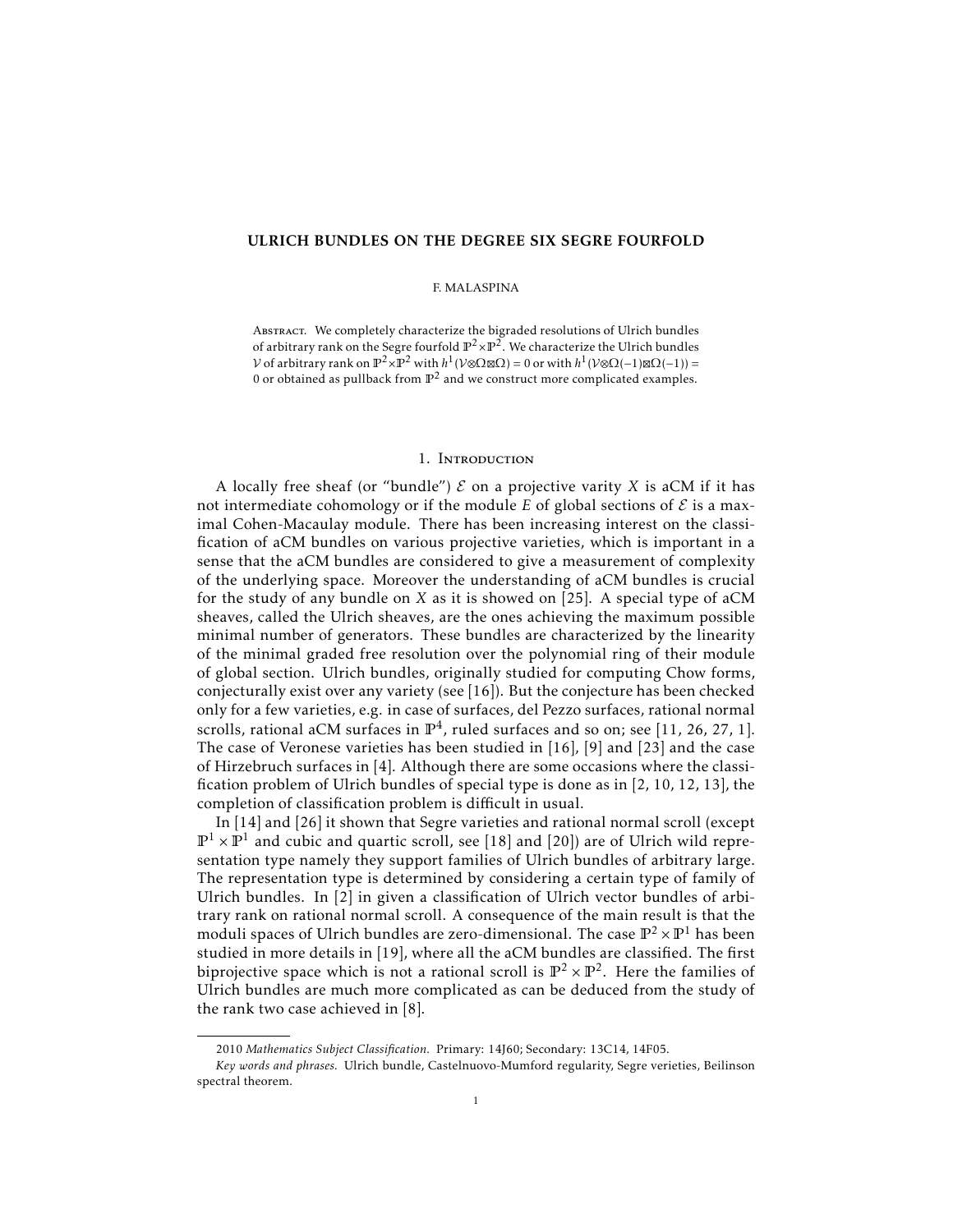In this article we pay our attention to the case of arbitrary rank. In order to do that we show that every Ulrich bundle  $\mathcal V$  on  $\mathbb P^2\times \mathbb P^2$  is regular according to both the two different notions of Castelnuovo-Mumford regularity given in [5] and [22]. Then we compute the cohomology of  $\cal V$  tensored with  $\cal O_{\Bbb P^2}$   $\boxtimes \Omega$  ,  $\Omega$   $\boxtimes \cal O_{\Bbb P^2}$  and  $\Omega$   $\boxtimes \Omega$ with suitable twists. In particular we obtain that  $V$  is of natural cohomology (as in [16] on Veronese varities) in a suitable range. More precisely we get that the only nonzero cohomology for  $V(m, n)$  with  $|m - n| \leq 1$  may be given by

$$
a_i = h^i(V(-i-1, -i))
$$
 and  $b_i = h^i(V(-i, -i-1)).$ 

At this point we choose suitable full exceptional collections in order to apply a Beilinson type spectral sequence and to obtain the following resolution

$$
0 \to \mathcal{O}_X(-1,0)^{\oplus a_2} \oplus \mathcal{O}_X(0,-1)^{\oplus b_2} \to \mathcal{O}_X(-1,1)^{\oplus a_1} \oplus \mathcal{O}_X^{\oplus 3a_2+3b_2} \oplus \mathcal{O}_X(1,-1)^{\oplus b_1} \to
$$
  

$$
\to \mathcal{O}_X(1,0)^{\oplus a_0} \oplus \mathcal{O}_X(0,1)^{\oplus b_0} \to \mathcal{V} \to 0.
$$

Moreover we characterize the Ulrich bundles V of arbitrary rank on  $\mathbb{P}^2 \times \mathbb{P}^2$  with  $h^1(V \otimes \Omega \boxtimes \Omega) = 0$  or with  $h^1(V \otimes \Omega(-1) \boxtimes \Omega(-1)) = 0$  or obtained as pullback from  $\mathbb{P}^2$  and we construct more complicated examples. We believe that the study of this variety will be the key step for the understanding of the families of Ulrich bundle over all the biprojective spaces.

Here we summarize the structure of this article. In section 2 we introduce the definition of Ulrich bundles and several notions in derived category of coherent sheaves to understand the Beilinson spectral sequence. In section 3 we recall the definition of Castelnuovo-Mumford given in [5] and [22] and we made the cohomological computations. In section 4 we study the examples of families of Ulrich bundles and we prove the main results. In section 5 we discuss the case of the hyperplane section of  $\mathbb{P}^2 \times \mathbb{P}^2$ : the flag variety  $F(0,1,2)$ .

The author wants to thank M. Aprodu and P. Rao for helpful discussions on the subject.

#### 2. Preliminaries

Throughout the article our base field is the field of complex numbers C.

**Definition 2.1.** A coherent sheaf  $\mathcal{E}$  on a projective variety *X* with a fixed ample line bundle  $\mathcal{O}_X(1)$  is called *arithmetically Cohen-Macaulay* (for short, aCM) if it is locally Cohen-Macaulay and  $H^i(\mathcal{E}(t)) = 0$  for all  $t \in \mathbb{Z}$  and  $i = 1,...,dim(X) - 1$ .

**Definition 2.2.** For an *initialized* coherent sheaf  $\mathcal{E}$  on  $X$ , i.e.  $h^0(\mathcal{E}(-1)) = 0$  but  $h^0(\mathcal{E}) \neq 0$ , we say that  $\mathcal E$  is an *Ulrich sheaf* if it is aCM and  $h^0(\mathcal{E}) = \deg(X)$ rank( $\mathcal E$ ).

Given a smooth projective variety *X*, let  $D^b(X)$  be the the bounded derived category of coherent sheaves on *X*. An object  $E \in D^b(X)$  is called *exceptional* if  $Ext^{\bullet}(E,E) = \mathbb{C}$ . A set of exceptional objects  $\langle E_0, \ldots, E_n \rangle$  is called an *exceptional collection* if  $Ext^{\bullet}(E_i, E_j) = 0$  for  $i > j$ . An exceptional collection is said to be *full* when  $Ext^{\bullet}(E_i, A) = 0$  for all *i* implies  $A = 0$ , or equivalently when  $Ext^{\bullet}(A, E_i) = 0$ does the same.

**Definition 2.3.** Let *E* be an exceptional object in  $D^b(X)$ . Then there are functors L*<sup>E</sup>* and R*<sup>E</sup>* fitting in distinguished triangles

$$
\mathbb{L}_E(T) \to \text{Ext}^{\bullet}(E, T) \otimes E \to T \to \mathbb{L}_E(T)[1]
$$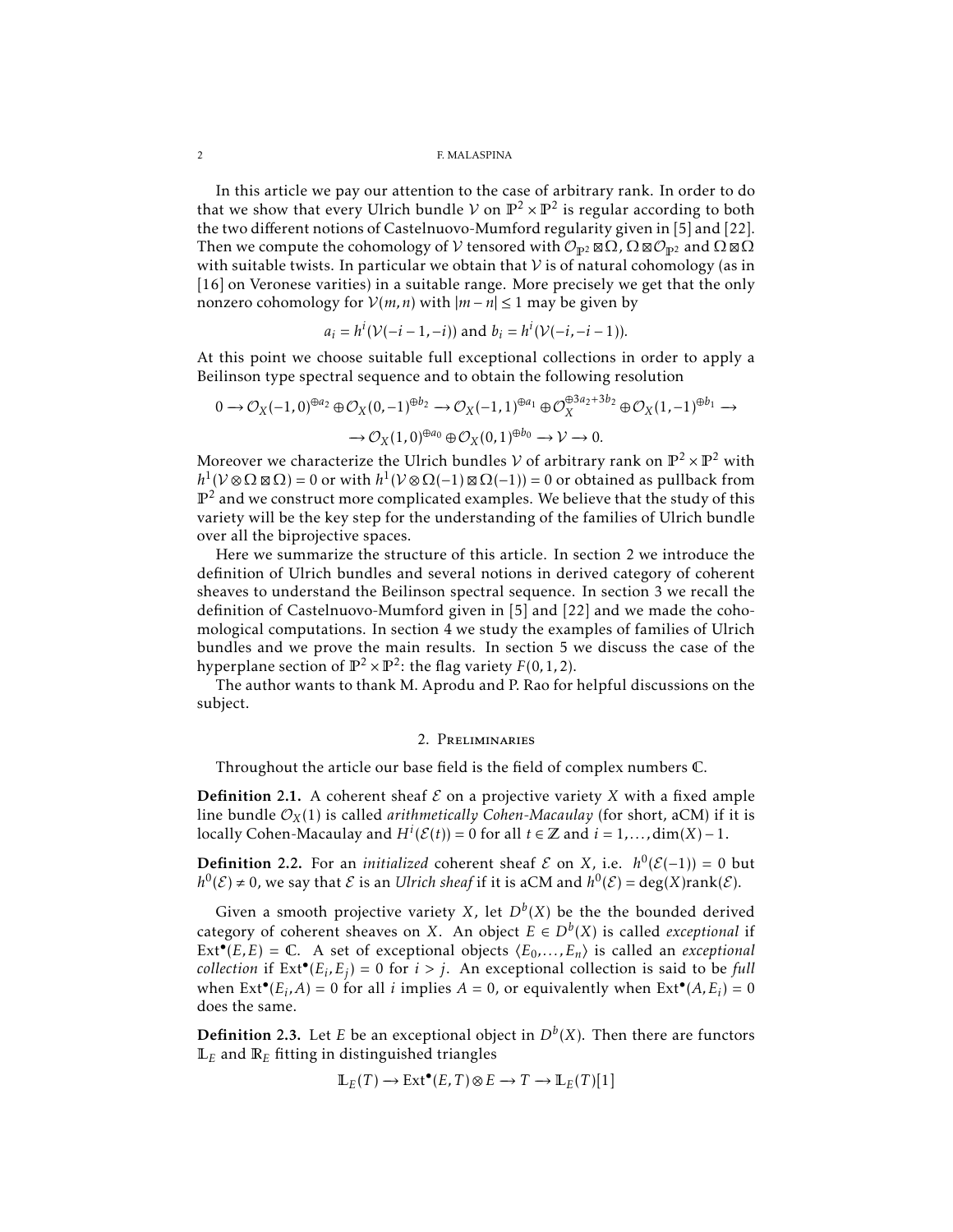$$
\mathbb{R}_E(T)[-1] \to T \to \text{Ext}^{\bullet}(T,E)^* \otimes E \to \mathbb{R}_E(T)
$$

The functors L*<sup>E</sup>* and R*<sup>E</sup>* are called respectively the *left* and *right mutation functor*.

The collections given by

$$
E_i^{\vee} = \mathbb{L}_{E_0} \mathbb{L}_{E_1} \dots \mathbb{L}_{E_{n-i-1}} E_{n-i};
$$
  

$$
{}^{\vee} E_i = \mathbb{R}_{E_n} \mathbb{R}_{E_{n-1}} \dots \mathbb{R}_{E_{n-i+1}} E_{n-i},
$$

are again full and exceptional and are called the *right* and *left dual* collections. The dual collections are characterized by the following property; see [21, Section 2.6].

(1) 
$$
\operatorname{Ext}^k(\,^{\vee}E_i, E_j) = \operatorname{Ext}^k(E_i, E_j^{\vee}) = \begin{cases} \mathbb{C} & \text{if } i + j = n \text{ and } i = k \\ 0 & \text{otherwise} \end{cases}
$$

Theorem 2.4 (Beilinson spectral sequence). *Let X be a smooth projective variety and with a full exceptional collection* ⟨*E*0*,...,En*⟩ *of objects for D<sup>b</sup>* (*X*)*. Then for any A in*  $D^b(X)$  *there is a spectral sequence with the*  $E_1$ *-term* 

$$
E_1^{p,q} = \bigoplus_{r+s=q} \operatorname{Ext}^{n+r}(E_{n-p}, A) \otimes \mathcal{H}^s(E_p^{\vee})
$$

*which is functorial in A and converges to* H*p*+*<sup>q</sup>* (*A*)*.*

The statement and proof of Theorem 2.4 can be found both in [29, Corollary 3.3.2], in [21, Section 2.7.3] and in [6, Theorem 2.1.14].

Let us assume next that the full exceptional collection  $\langle E_0,\ldots,E_n\rangle$  contains only pure objects of type  $E_i = \mathcal{E}_i^*[-k_i]$  with  $\mathcal{E}_i$  a vector bundle for each *i*, and moreover the right dual collection  $\langle E_0^{\vee},...,E_n^{\vee} \rangle$  consists of coherent sheaves. Then the Beilinson spectral sequence is much simpler since

$$
E_1^{p,q} = \text{Ext}^{n+q}(E_{n-p}, A) \otimes E_p^{\vee} = H^{n+q+k_{n-p}}(\mathcal{E}_{n-p} \otimes A) \otimes E_p^{\vee}.
$$

Note however that the grading in this spectral sequence applied for the projective space is slightly different from the grading of the usual Beilison spectral sequence, due to the existence of shifts by *n* in the index *p,q*. Indeed, the *E*1-terms of the usual spectral sequence are  $H^q(A(p)) \otimes \Omega^{-p}(-p)$  which are zero for positive *p*. To restore the order, one needs to change slightly the gradings of the spectral sequence from Theorem 2.4. If we replace, in the expression

$$
E_1^{u,v} = \text{Ext}^{v}(E_{-u}, A) \otimes E_{n+u}^{\vee} = H^{v+k_{-u}}(\mathcal{E}_{-u} \otimes A) \otimes \mathcal{F}_{-u}
$$

 $u = -n + p$  and  $v = n + q$  so that the fourth quadrant is mapped to the second quadrant, we obtain the following version (see [2]) of the Beilinson spectral sequence:

Theorem 2.5. *Let X be a smooth projective variety with a full exceptional collection*  $\langle E_0,\ldots,E_n\rangle$  where  $E_i = \mathcal{E}_i^*[-k_i]$  with each  $\mathcal{E}_i$  a vector bundle and  $(k_0,\ldots,k_n) \in \mathbb{Z}^{\oplus n+1}$ *such that there exists a sequence*  $\langle F_n = F_n, \ldots, F_0 = F_0 \rangle$  *of vector bundles satisfying* 

(2) 
$$
\operatorname{Ext}^k(E_i, F_j) = H^{k+k_i}(\mathcal{E}_i \otimes \mathcal{F}_j) = \begin{cases} \mathbb{C} & \text{if } i = j = k \\ 0 & \text{otherwise} \end{cases}
$$

*i.e. the collection* ⟨*Fn,...,F*0⟩ *labelled in the reverse order is the right dual collection of* ⟨*E*0*,...,En*⟩*. Then for any coherent sheaf A on X there is a spectral sequence in the square*  $−n ≤ p ≤ 0$ ,  $0 ≤ q ≤ n$  *with the*  $E_1$ -term

$$
E_1^{p,q} = \text{Ext}^q(E_{-p}, A) \otimes F_{-p} = H^{q+k_{-p}}(\mathcal{E}_{-p} \otimes A) \otimes \mathcal{F}_{-p}
$$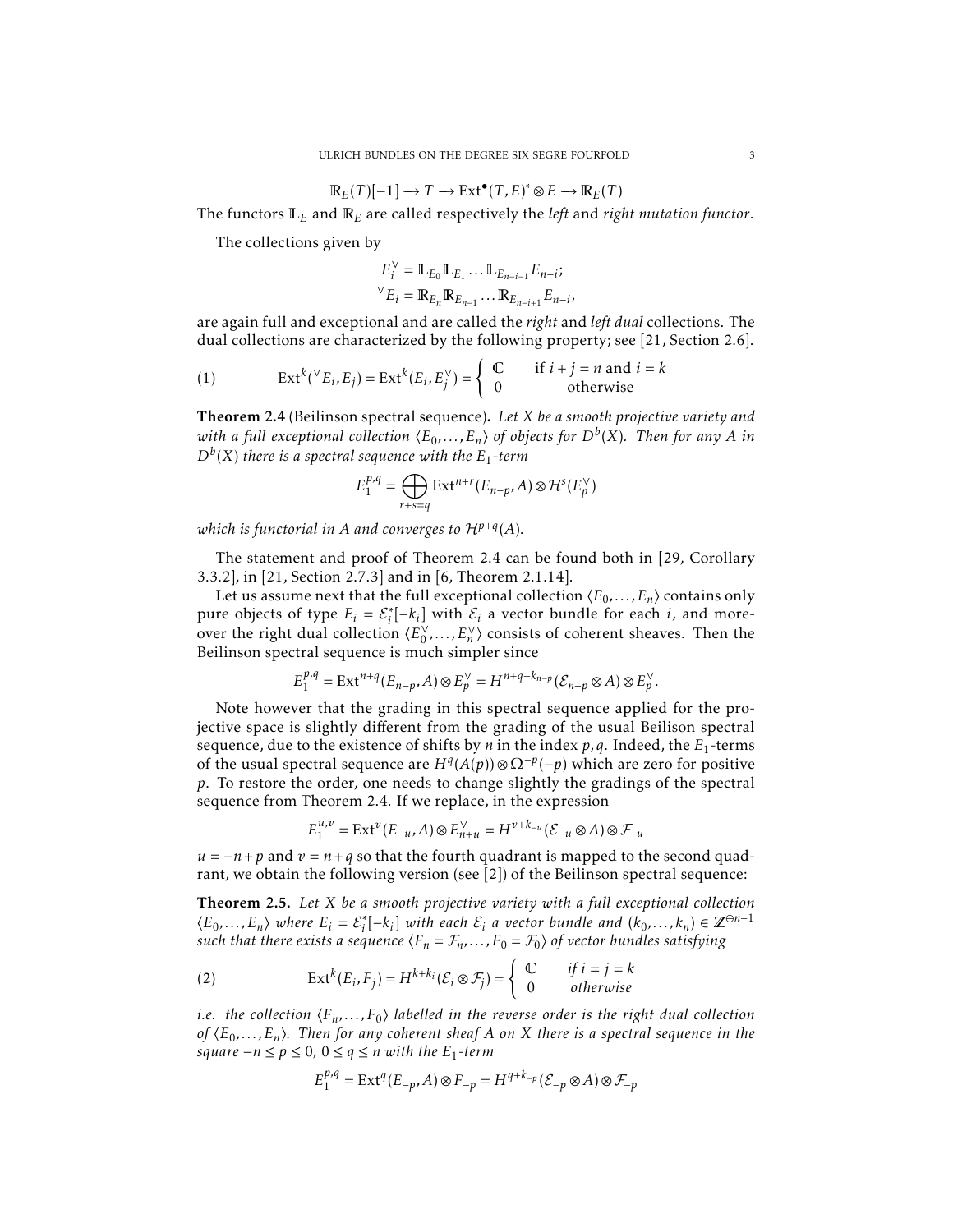*which is functorial in A and converges to*

(3) 
$$
E_{\infty}^{p,q} = \begin{cases} A & \text{if } p + q = 0 \\ 0 & \text{otherwise.} \end{cases}
$$

# 3. COHOMOLOGY OF ULRICH BUNDLES ON  $\mathbb{P}^2 \times \mathbb{P}^2$

Let  $X = \mathbb{P}^2 \times \mathbb{P}^2$ . We will often use the following exact sequences.

(4) 
$$
0 \to \mathcal{O}_X(0, -3) \to \mathcal{O}_X(0, -2)^{\oplus 3} \to \mathcal{O}_{\mathbb{P}^2} \boxtimes \Omega \to 0,
$$

(5) 
$$
0 \to \mathcal{O}_{\mathbb{P}^2} \boxtimes \Omega \to \mathcal{O}_X(0,-1)^{\oplus 3} \to \mathcal{O}_X \to 0,
$$

(6) 
$$
0 \to \mathcal{O}_X(-3,0) \to \mathcal{O}_X(-2,0)^{\oplus 3} \to \Omega \boxtimes \mathcal{O}_{\mathbb{P}^2} \to 0,
$$

and

(7) 
$$
0 \to \Omega \boxtimes \mathcal{O}_{\mathbb{P}^2} \to \mathcal{O}_X(-1,0)^{\oplus 3} \to \mathcal{O}_X \to 0,
$$

On *X* we have two different notions of Castelnuovo-Mumford regularity (see [5] and [22]):

**Definition 3.1.** A coherent sheaf  $F$  on  $X$  is  $(BM)$ -regular if:

$$
H^1(\mathcal{F}(-1,0)) = H^1(\mathcal{F}(0,-1)) = H^2(\mathcal{F}(-1,-1)) = H^2(\mathcal{F}(0,-2)) = H^2(\mathcal{F}(-2,0)) = H^3(\mathcal{F}(-1,-2)) = H^3(\mathcal{F}(-2,-1)) = H^4(\mathcal{F}(-2,-2)) = 0.
$$

**Definition 3.2.** A coherent sheaf  $F$  on  $X$  is  $(HW)$ -regular if:

$$
H^1(\mathcal{F}(-1,0)) = H^1(\mathcal{F}(-1,-1)) = H^2(\mathcal{F}(-2,-1)) = H^2(\mathcal{F}(-1,-2)) =
$$

$$
= H^3(\mathcal{F}(-3,-1)) = H^3(\mathcal{F}(-1,-3)) = H^3(\mathcal{F}(-2,-2)) =
$$

$$
= H^4(\mathcal{F}(-1,-4)) = H^4(\mathcal{F}(-4,-1)) = H^4(\mathcal{F}(-3,-2)) = H^4(\mathcal{F}(-2,-3)) = 0.
$$

**Remark 3.3.** If  $F$  is a (*BM*)-regular coherent on *X* then it is globally generated and  $\mathcal{F}(p, p')$  is (*BM*)-regular for  $p, p' \ge 0$  by [5] Proposition 2.2.

If  $F$  is a (HW)-regular coherent on  $X$  then it is globally generated and  $\mathcal{F}(p,p')$ is (*HW*)-regular for  $p, p' \ge 0$  by [22] Proposition 2.7 and Proposition 2.8.

Lemma 3.4. *Let* V *be an Ulrich bundle on X.*

- (i)  $H^0(V(j_1, j_2)) = 0$  *for*  $j_1 \le -1$ ,  $j_2 \le -1$  *and*  $H^4(V(j_1, j_2)) = 0$  *for*  $j_1 \ge -4$ ,  $j_2 \ge -4$ *.*
- (ii) V *is* (*BM*)*-regular and* (*HW* )*-regular.*
- (iii) *For*  $i = 1, 2, 3$ ,  $H^i(V(j_1, j_2)) = 0$  *if*  $j_1 ≥ -i$  *and*  $j_2 ≥ -i$  *or if*  $j_1 ≤ -i 1$  *and*  $12 \leq -i-1$ .
- $(iV)$  *For*  $i = 1, 2, 3$ ,  $H^i(V \otimes \Omega(j_1 + 2) \boxtimes \mathcal{O}_{\mathbb{P}^2}(j_2)) = H^i(V \otimes \mathcal{O}_{\mathbb{P}^2}(j_1) \boxtimes \Omega(j_2 + 2)) = 0$  if  $j_1 \ge -i$  *and*  $j_2 \ge -i$  *or if*  $j_1 \le -i - 1$  *and*  $j_2 \le -i - 1$ *.*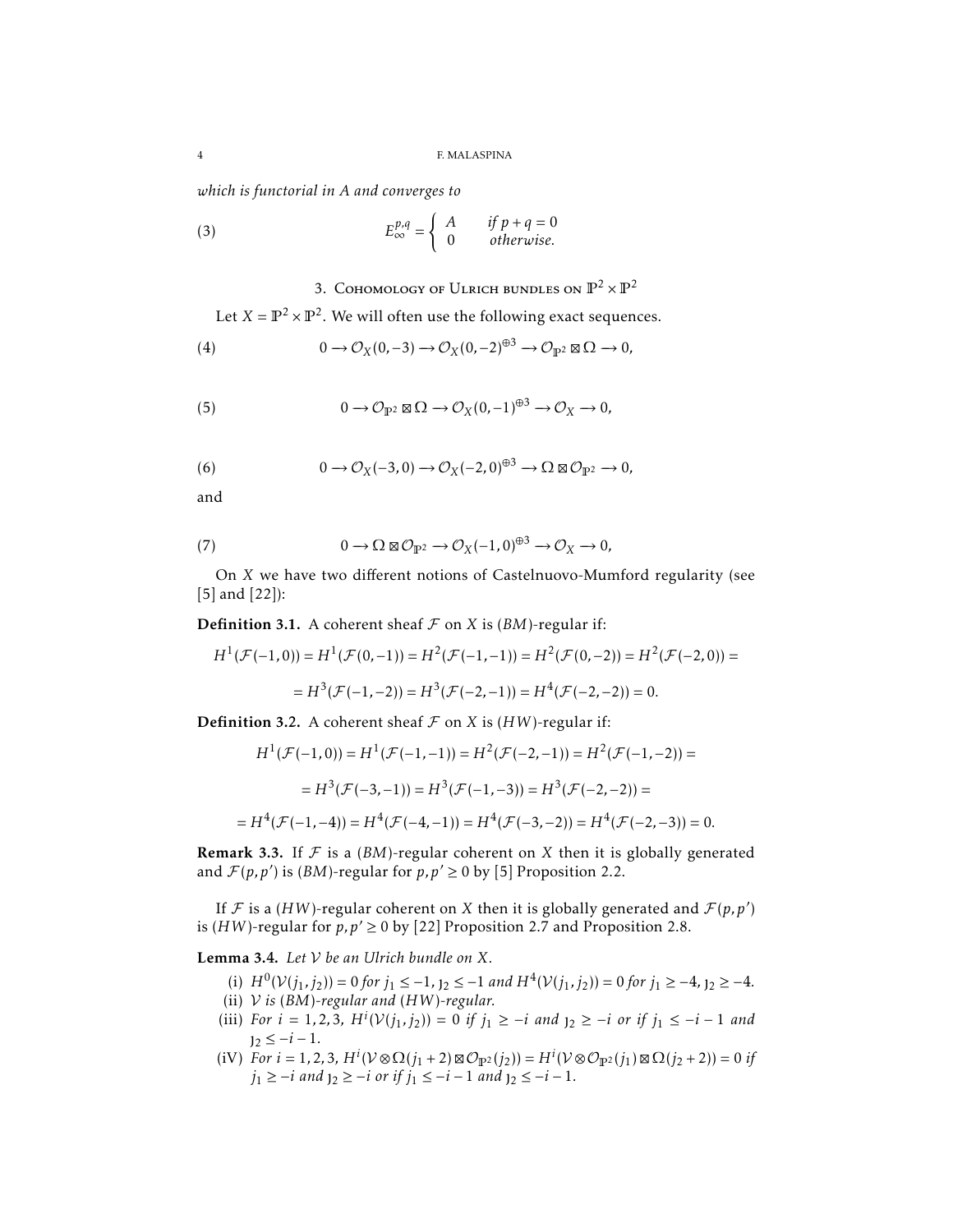*Proof. H*<sup>*i*</sup>( $V(j, j)$ ) = 0 for any *i* and *j* = −1*,*−2*,*−3*,*−4. Since *H*<sup>0</sup>( $V$ (−1*,*−1)) = 0*,* from (4), (5), (6) and (7), we get  $H^0(V(j_1, j_2)) = 0$  for  $j_1 \le -1$ ,  $j_2 \le -1$ ,  $H^0(V ⊗ Ω(j_1 + 1) ⊗ 1)$  $\mathcal{O}_{\mathbb{P}^2}(j_2) = H^0(\mathcal{V} \otimes \mathcal{O}_{\mathbb{P}^2}(j_1) \boxtimes \Omega(j_2 + 1)) = 0$  for  $j_1 \leq -1$ ,  $j_2 \leq -1$ .

Since  $H^4(\mathcal{V}(-4,-4)) = 0$ , from (4), (5), (6) and (7) we get  $H^4(\mathcal{V}(j_1,j_2)) = 0$  for  $j_1 \geq -4$ ,  $j_2 \geq -4$ ,  $H^4(\mathcal{V} \otimes \Omega(j_1 + 2) \boxtimes \mathcal{O}_{\mathbb{P}^2}(j_2)) = H^4(\mathcal{V} \otimes \mathcal{O}_{\mathbb{P}^2}(j_1) \boxtimes \Omega(j_2 + 2)) = 0$  for *j*<sub>1</sub> ≥ −4, *j*<sub>2</sub> ≥ −4. In particular we get (*i*).

Since  $H^3(V(-3,-3)) = 0$ , from (5) tensored by  $V(-3,-2)$  and (7) tensored by  $V(-2, -3)$   $H^3(V(-3, -2)) = H^3(V(-2, -3)) = 0$ . From (5) tensored by  $V(-3, -1)$  and (7) tensored by  $V(-1, -3)$   $H^3(V(-3, -1)) = H^3(V(-1, -3)) = 0$  Since  $H^3(V(-2, -2)) =$ 0, from (5) tensored by  $V(-2, -1)$  and (7) tensored by  $V(-1, -2)$   $H^3(V(-2, -1)) =$  $H^3(V(-1,-2)) = 0,$ 

From (4) tensored by  $V(-3, -1)$  and (6) tensored by  $V(-1, -3)$  we get  $H^3(V \otimes$  $\Omega(-1) \boxtimes \mathcal{O}_{\mathbb{P}^2}(-3) = H^3(\mathcal{V} \otimes \mathcal{O}_{\mathbb{P}^2}(-3) \boxtimes \Omega(-1)) = 0$ 

Since  $H^3(V(-3,-2)) = H^3(V(-2,-3)) = 0$ , from (4) tensored by  $V(-2,-1)$  and (6) tensored by  $V(-1, -2)$  we get  $H^3(V \otimes \Omega(-1) \boxtimes \mathcal{O}_{\mathbb{P}^2}(-2)) = H^3(V \otimes \mathcal{O}_{\mathbb{P}^2}(-2) \boxtimes \Omega(-1)) =$ 0.

Since  $H^3(V(-2, -2)) = 0$ , from (4) tensored by  $V(-2, 0)$  and (6) tensored by  $V(0, -2)$  $\text{we get } H^3(V \otimes \Omega \boxtimes \mathcal{O}_{\mathbb{P}^2}(-2)) = H^3(V \otimes \mathcal{O}_{\mathbb{P}^2}(-2) \boxtimes \Omega) = 0.$ 

Since *H*<sup>2</sup>( $V$ (−2,−2)) = 0 and *H*<sup>3</sup>( $V$ ⊗Ω(−1)⊠ $O_{\mathbb{P}^2}$ (−2)) = *H*<sup>3</sup>( $V$ ⊗ $O_{\mathbb{P}^2}$ (−2)⊠Ω(−1)) = 0, from (5) tensored by  $V(-2, -1)$  and (7) tensored by  $V(-1, -2)$   $H^2(V(-2, -1)) =$  $H^2(V(-1,-2)) = 0.$ 

Since  $H^2(V(-2,-1)) = H^2(V(-2,-1)) = 0$  and  $H^3(V \otimes \Omega \boxtimes \mathcal{O}_{\mathbb{P}^2}(-2)) = H^3(V \otimes \Omega)$  $\mathcal{O}_{\mathbb{P}^2}(-2) \boxtimes \Omega$  = 0, from (5) tensored by  $\mathcal{V}(-2,0)$  and (7) tensored by  $\mathcal{V}(0,-2)$  *H*<sup>2</sup>( $\mathcal{V}(-2,0)$ ) =  $H^2(V(0, -2)) = 0.$ 

Since  $H^3(V(-3,-1)) = H^3(V(-1,-3)) = H^2(V(-2,-1)) = H^2(V(-2,-1)) = 0$ , from (4) tensored by  $V(-1, 0)$  and (6) tensored by  $V(0, -1)$  we get  $H^2(V \otimes \Omega \boxtimes \mathcal{O}_{\mathbb{P}^2}(-1)) =$  $H^2(V\otimes \mathcal{O}_{\mathbb{P}^2}(-1)\boxtimes \Omega)=0.$ 

Since  $H^1(V(-1,-1)) = 0$  and  $H^2(V \otimes \Omega \boxtimes \mathcal{O}_{\mathbb{P}^2}(-1)) = H^2(V \otimes \mathcal{O}_{\mathbb{P}^2}(-1) \boxtimes \Omega) = 0$ , from (5) tensored by  $V(-1,0)$  and (7) tensored by  $V(0,-1)$  *H*<sup>1</sup>( $V(-1,0)$ ) = *H*<sup>1</sup>( $V(0,-1)$ ) = 0.

We have hence proved the (*BM*)-regularity and (*HW* )-regularity so (*ii*).

Since  $V(p, p')$  is  $(BM)$ -regular and  $(HW)$ -regular for  $p, p' \ge 0$ , we obtain  $H^i(V(j_1, j_2))$  = 0 if  $j_1$  ≥ −*i* and  $j_2$  ≥ −*i* for  $i > 0$ .

Now since  $V^{\vee}(2,2)$  is Ulrich we have  $H^j(V^{\vee}(k_1 + 2, k_2 + 2)) = 0$  if  $k_1 \geq -j$  and *k*<sub>2</sub> ≥ −*j*, so by Serre duality *H*<sup>4−*j*</sup>( $V$ (−*k*<sub>1</sub> − 5,−*k*<sub>2</sub> − 5)) = 0 if *k*<sub>1</sub> ≥ −*j* and *k*<sub>2</sub> ≥ −*j*. Let *i* = 4−*j*, *j*<sub>1</sub> = −*k*<sub>1</sub>−5, *j*<sub>2</sub> = −*k*<sub>2</sub>−5, we get *H<sup><i>i*</sup>( $V(j_1, j_2)$ ) = 0 if *j*<sub>1</sub> ≤ −*i* −1 and *j*<sub>2</sub> ≤ −*i* −1 for  $i = 1, 2, 3$ . So also *(iii)* is proved.

Now from

$$
0 \to \mathcal{V}(j_1, j_2 - 1) \to \mathcal{V}(j_1, j_2)^{\oplus 3} \to \mathcal{V} \otimes \mathcal{O}_{\mathbb{P}^2}(j_1) \boxtimes \Omega(j_2 + 2) \to 0
$$

we get  $H^i(\mathcal{V} \otimes \mathcal{O}_{\mathbb{P}^2}(j_1) \boxtimes \Omega(j_2 + 2)) = 0$  if  $j_1 \ge -i$  and  $j_2 \ge -i$ . From

$$
0 \to \mathcal{V} \otimes \mathcal{O}_{\mathbb{P}^2}(j_1) \boxtimes \Omega(j_2 + 1) \to \mathcal{V}(j_1, j_2)^{\oplus 3} \to \mathcal{V}(j_1, j_2 + 1) \to 0
$$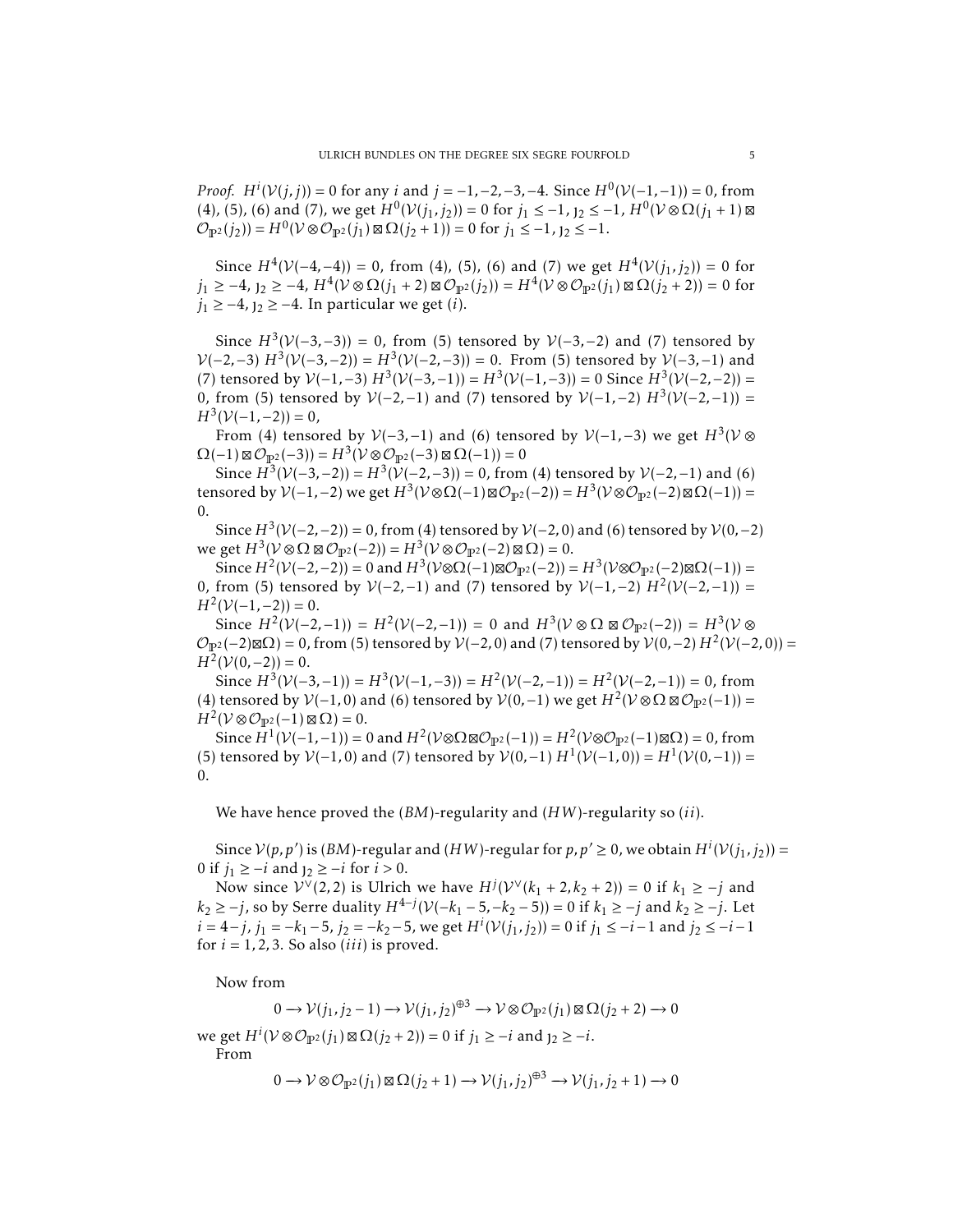$w$ e get *H<sup>i</sup>*( $V \otimes \mathcal{O}_{\mathbb{P}^2}(j_1) \boxtimes \Omega(j_2 + 2)) = 0$  if  $j_1 \leq -i - 1$  and  $j_2 \leq -i - 1$  for  $i = 1, 2, 3$ . In the same way we obtain  $H^i(V \otimes \Omega(j_1 + 2) \boxtimes \mathcal{O}_{\mathbb{P}^2}(j_2)) = 0$  if  $j_1 \geq -i$  and  $j_2 \geq -i$  or if *j*<sub>1</sub> ≤ −*i* − 1 and  $j_2$  ≤ −*i* − 1 for *i* = 1, 2, 3, and proof of (*iv*) is completed.  $\Box$ 

**Remark 3.5.** Let call for  $i = 0, \ldots 4$ 

$$
a_i = h^i(\mathcal{V}(-i-1, -i))
$$
 and  $b_i = h^i(\mathcal{V}(-i, -i-1)).$ 

An helpful tool for summarizing the part (*iii*) of the above Lemma are the following pictures dealing with the subsets of the plane *j*1*, j*<sup>2</sup> whose points correspond to some intermediate cohomology group of the sheaf  $V(j_1, j_2)$ .

In the following pictures we show the vanishing regions and the positions of  $a_i$ ,  $b_i$ for  $h^1(\mathcal{V}(j_1, j_2)), h^2(\mathcal{V}(j_1, j_2))$  and  $h^3(\mathcal{V}(j_1, j_2))$ :



Lemma 3.6. *Let* V *be an Ulrich bundle on X, then*

- (a)  $h^1(V \otimes \Omega \boxtimes \mathcal{O}_{\mathbb{P}^2}(-1)) = b_0$ ,  $h^1(V \otimes \mathcal{O}_{\mathbb{P}^2}(-1) \boxtimes \Omega) = a_0$  and  $h^i(V \otimes \Omega \boxtimes \mathcal{O}_{\mathbb{P}^2}(-1)) =$  $h^i(V \otimes \mathcal{O}_{\mathbb{P}^2}(-1) \boxtimes \Omega$ )) = 0 *for any i except for*  $i = 1$ *.*
- (b)  $h^1(V \otimes \Omega \boxtimes \mathcal{O}_{\mathbb{P}^2}(-2)) = b_2$ ,  $h^1(V \otimes \mathcal{O}_{\mathbb{P}^2}(-2) \boxtimes \Omega) = a_2$  and  $h^i(V \otimes \Omega \boxtimes \mathcal{O}_{\mathbb{P}^2}(-2)) =$  $h^i(\mathcal{V} \otimes \mathcal{O}_{\mathbb{P}^2}(-2) \boxtimes \Omega$ )) = 0 *for any i except for i* = 1*.*
- $h^1(V \otimes \Omega \boxtimes \Omega) = 3a_2 + 3b_2$  and  $h^i(V \otimes \Omega \boxtimes \Omega) = 0$  for any *i* except for  $i = 1$ .
- $h^2(V \otimes \Omega(-1) \boxtimes \Omega(-1)) = 3a_3 + 3b_3 = 3a_1 + 3b_1$  *and*  $h^i(V \otimes \Omega(-1) \boxtimes \Omega(-1)) = 0$ *for any i except for*  $i = 2$ *.*

*Proof.* From (5) tensored by  $V(-1,0)$  and (7) tensored by  $V(0,-1)$  we get  $h^1(V \otimes$  $\mathcal{O}_{\mathbb{P}^2}(-1)\boxtimes\Omega$  =  $a_0$ ,  $h^1(\mathcal{V}\otimes\Omega\boxtimes\mathcal{O}_{\mathbb{P}^2}(-3)) = b_0$  and  $h^i(\mathcal{V}\otimes\mathcal{O}_{\mathbb{P}^2}(-1)\boxtimes\Omega) = h^i(\mathcal{V}\otimes\Omega\boxtimes\mathbb{P}^2)$  $\mathcal{O}_{\mathbb{P}^2}(-1)$ ) = 0 for any *i* except for *i* = 1. We have proved (*a*).

From (4) tensored by  $\mathcal{V}(-2,0)$  and (6) tensored by  $\mathcal{V}(0,-2)$  we get  $h^1(\mathcal{V}\otimes\Omega\boxtimes\mathbb{Z})$  $\mathcal{O}_{\mathbb{P}^2}(-2)$ ) = *b*<sub>2</sub>, *h*<sup>1</sup>( $\mathcal{V} \otimes \mathcal{O}_{\mathbb{P}^2}(-2) \boxtimes \Omega$ ) = *a*<sub>2</sub> and *h<sup>i</sup>*( $\mathcal{V} \otimes \Omega \boxtimes \mathcal{O}_{\mathbb{P}^2}(-2)$ ) = *h<sup>i</sup>*( $\mathcal{V} \otimes \mathcal{O}_{\mathbb{P}^2}(-2) \boxtimes$  $\Omega$ ) = 0 for any *i* except for *i* = 1. We have proved (*b*).

From (4) tensored by  $\mathcal{V}(-3,0)$  and (6) tensored by  $\mathcal{V}(0,-3)$  we get  $h^2(\mathcal{V}\otimes\mathcal{O}_{\mathbb{P}^2}(-3)\boxtimes$  $\Omega$ ) = 3*b*<sub>2</sub>, *h*<sup>2</sup>( $\nu$ ⊗ $\Omega$ ⊠ $\mathcal{O}_{\mathbb{P}^2}(-3)$ ) = 3*a*<sub>2</sub> and *h<sup>i</sup>*( $\nu$ ⊗ $\mathcal{O}_{\mathbb{P}^2}(-3)$ ) = *h<sup>i</sup>*( $\nu$ ⊗ $\Omega$ ⊠ $\mathcal{O}_{\mathbb{P}^2}(-3)$ ) = 0 for any *i* except for *i* = 2.

Now let us consider the sequence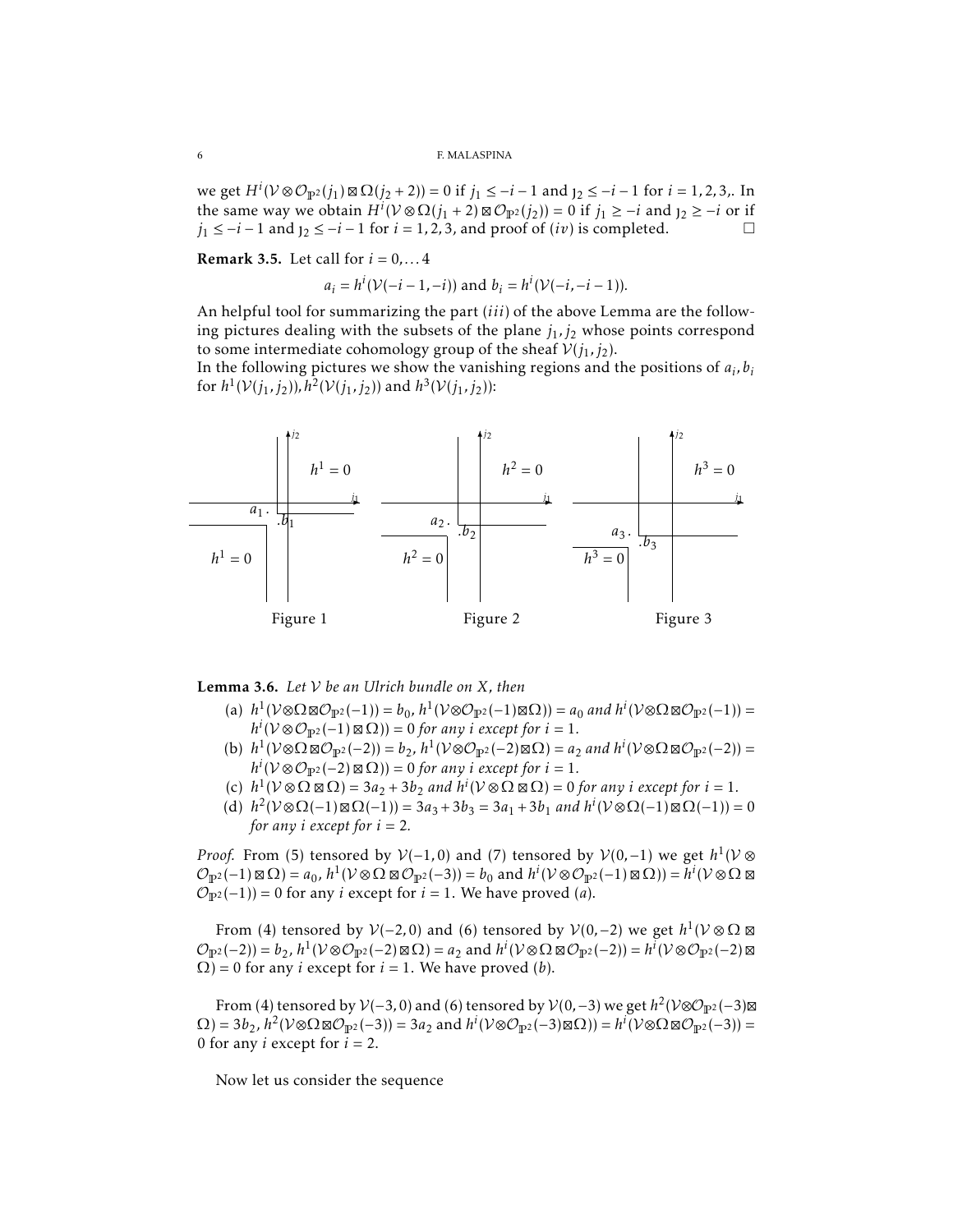(8) 
$$
0 \to \mathcal{O}_{\mathbb{P}^2}(-3) \boxtimes \Omega \to \mathcal{O}_{\mathbb{P}^2}(-2)^{\oplus 3} \boxtimes \Omega \to \Omega \boxtimes \Omega \to 0,
$$

tensored by  $\mathcal V$ . Since we have computed the cohomology of  $\mathcal V\otimes{\mathcal O}_{{\mathbb P}^2}(-3) \boxtimes \Omega$  and  ${\cal V}\otimes{\cal O}_{{\Bbb P}^2}(-2)\boxtimes\Omega$ , we may deduce that  $h^1({\cal V}\otimes\Omega\boxtimes\Omega)=3a_2+3b_2$  and  $h^i({\cal V}\otimes\Omega\boxtimes\Omega)=0$ for any *i* except for  $i = 1$ . We have proved (*c*).

From (4) tensored by  $V(-4, -1)$  and (6) tensored by  $V(-1, -4)$  we get  $h^3(V \otimes$  $\mathcal{O}_{\mathbb{P}^2}(-4) \boxtimes \Omega(-1) = 3b_3$ ,  $h^3(\mathcal{V} \otimes \Omega(-1) \boxtimes \mathcal{O}_{\mathbb{P}^2}(-4)) = 3a_3$  and  $h^i(\mathcal{V} \otimes \mathcal{O}_{\mathbb{P}^2}(-4) \boxtimes \Omega(-1)) =$  $h^i$ ( $V$ ⊗ $\Omega$ (−1)  $\boxtimes$   $\mathcal{O}_{\mathbb{P}^2}$ (−4)) = 0 for any *i* except for *i* = 3.

From (4) tensored by  $V(-3, -1)$  and (6) tensored by  $V(-1, -3)$  we get  $h^2(V \otimes$  $\Omega(-1) \boxtimes \mathcal{O}_{\mathbb{P}^2}(-3)) = b_3$ ,  $h^2(\mathcal{V} \otimes \mathcal{O}_{\mathbb{P}^2}(-3) \boxtimes \Omega(-1)) = a_3$  and  $h^i(\mathcal{V} \otimes \Omega(-1) \boxtimes \mathcal{O}_{\mathbb{P}^2}(-3)) =$  $h^i$ ( $V$ ⊗ $\mathcal{O}_{\mathbb{P}^2}$ (-3)  $\boxtimes \Omega$ (-1)) = 0 for any *i* except for *i* = 2.

Now let us consider the sequence

$$
(9) \qquad 0\longrightarrow {\mathcal O}_{{\mathbb P}^2}(-4)\boxtimes \Omega(-1) \longrightarrow {\mathcal O}_{{\mathbb P}^2}(-3)^{\oplus 3}\boxtimes \Omega(-1) \longrightarrow \Omega(-1)\boxtimes \Omega(-1) \longrightarrow 0,
$$

tensored by V. Since we have computed the cohomology of  $\mathcal{V} \otimes \mathcal{O}_{\mathbb{P}^2}(-4) \boxtimes \Omega(-1)$ and  $\mathcal{V} \otimes \mathcal{O}_{\mathbb{P}^2}(-3) \boxtimes \Omega(-1)$ , we may deduce that  $h^2(\mathcal{V} \otimes \Omega \boxtimes \Omega) = 3a_3 + 3b_3$  and  $h^i(\mathcal{V} \otimes \Omega)$  $\Omega(-1) \boxtimes \Omega(-1)$ ) = 0 for any *i* except for *i* = 2.

From (5) and (7) tensored by  $V(-1,-1)$  we get  $h^1(V \otimes \mathcal{O}_{\mathbb{P}^2}(-1) \boxtimes \Omega(-1)) = 3b_1$ ,  $h^1(\mathcal{V}\otimes\Omega(-1)\boxtimes\mathcal{O}_{\mathbb{P}^2}(-1)) = 3a_1$  and  $h^i(\mathcal{V}\otimes\mathcal{O}_{\mathbb{P}^2}(-1)\boxtimes\Omega(-1)) = h^i(\mathcal{V}\otimes\Omega(-1)\boxtimes\mathcal{O}_{\mathbb{P}^2}(-1)) =$ 0 for any *i* except for  $i = 1$ .

From (5) tensored by  $V(-2, -1)$  and (7) tensored by  $V(-1, -2)$  we get  $h^2(V \otimes$  $\Omega(-1) \boxtimes \mathcal{O}_{\mathbb{P}^2}(-2)) = a_1$ ,  $h^2(\mathcal{V} \otimes \mathcal{O}_{\mathbb{P}^2}(-2) \boxtimes \Omega(-1)) = b_1$  and  $h^i(\mathcal{V} \otimes \Omega(-1) \boxtimes \mathcal{O}_{\mathbb{P}^2}(-2)) =$  $h^i$ ( $V$ ⊗ $\mathcal{O}_{\mathbb{P}^2}$ (-2)  $\boxtimes \Omega$ (-1)) = 0 for any *i* except for *i* = 2.

Now let us consider the sequence

$$
(10) \qquad 0 \to \Omega(-1) \boxtimes \Omega(-1) \to \mathcal{O}_{\mathbb{P}^2}(-2)^{\oplus 3} \boxtimes \Omega(-1) \to \mathcal{O}_{\mathbb{P}^2}(-1) \boxtimes \Omega(-1) \to 0,
$$

tensored by V. Since we have computed the cohomology of  $\mathcal{V} \otimes \mathcal{O}_{\mathbb{P}^2}(-2) \boxtimes \Omega(-1)$ and  $V \otimes \mathcal{O}_{\mathbb{P}^2}(-1) \boxtimes \Omega(-1)$ , we may deduce that  $h^2(V \otimes \Omega \boxtimes \Omega) = 3a_1 + 3b_1$  and  $h^i(V \otimes$  $\Omega(-1) \boxtimes \Omega(-1)$ ) = 0 for any *i* except for *i* = 2. So also (*d*) is proved.

 $\Box$ 

## 4. FAMILIES OF ULRICH BUNDLES ON  $\mathbb{P}^2 \times \mathbb{P}^2$

We start this section with examples of Ulrich bundles:

**Remark 4.1.** The only rank one Ulrich bundles on *X* are  $\mathcal{O}_X(2,0)$  and  $\mathcal{O}_X(0,2)$ .

**Example 4.2.** Let  $a \ge 1$  and  $b \ge a + 2$  then the set of elements

$$
\Phi: \mathcal{O}_{\mathbb{P}^2}^b \longrightarrow \mathcal{O}_{\mathbb{P}^2}(1)^a
$$

such that  $H^0(\Phi(1))$  are surjective forms a non-empty dense open subset (see [17] Proposition 4.1). Using the vector bundles obtained as the kernel of these maps when  $b = 2a$  and  $a > 1$  in [14] Theorem 3.6. has been constructed families of Ulrich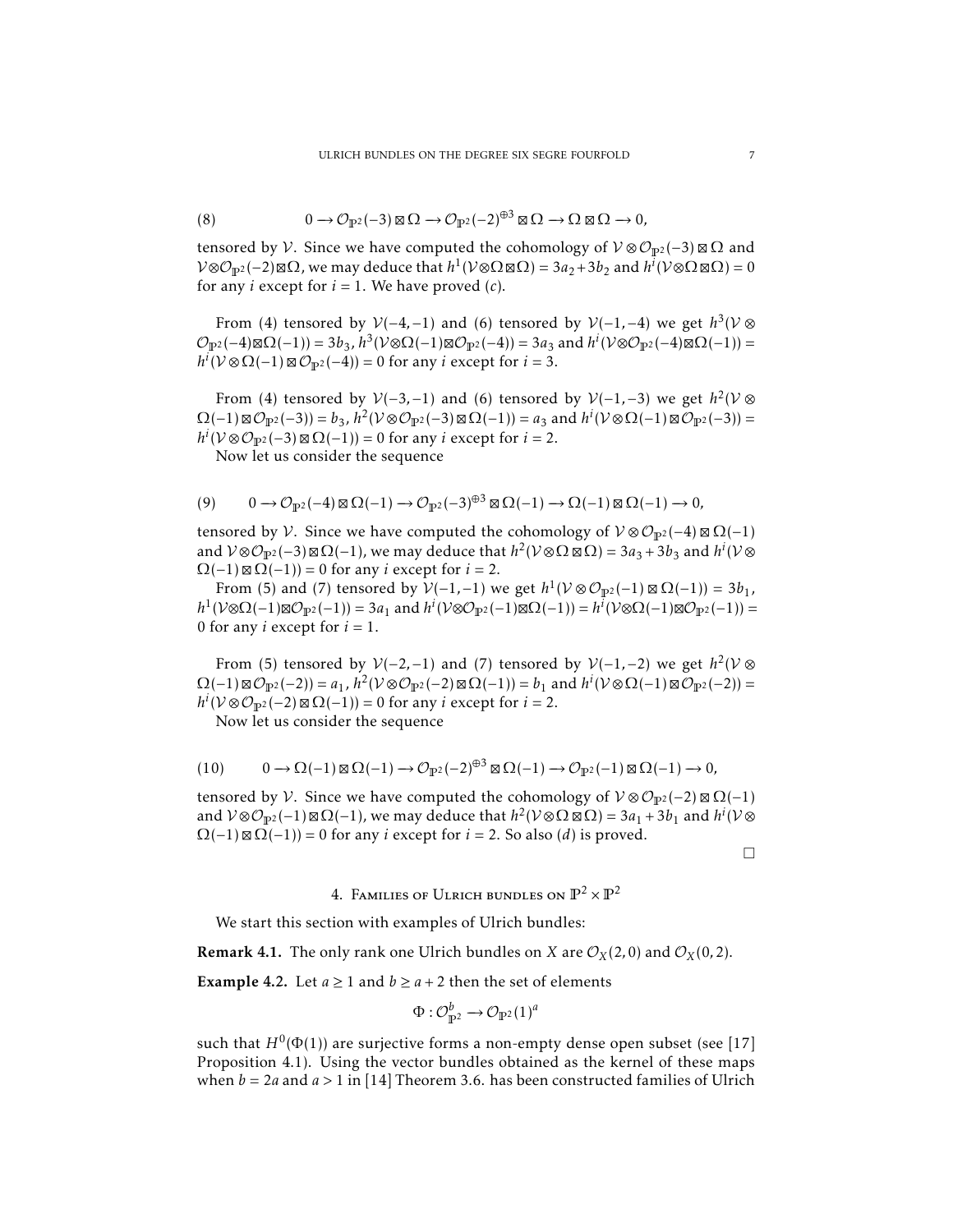of even rank. The construction works also for odd rank. So for any *r >* 1 we have families of rank *r* Ulrich bundles arising from the following exact sequences.

(11) 
$$
0 \to \mathcal{O}_X(-1,1)^{\oplus r} \to \mathcal{O}_X(0,1)^{\oplus 2r} \to \mathcal{V}_1 \to 0,
$$

or

(12) 
$$
0 \to \mathcal{O}_X(1,-1)^{\oplus r} \to \mathcal{O}_X(1,0)^{\oplus 2r} \to \mathcal{V}_2 \to 0.
$$

The same families may be obtained from the exact sequences

(13) 
$$
0 \to \mathcal{V}_1 \to \mathcal{O}_X(1,0)^{\oplus 2r} \to \mathcal{O}_X(2,0)^{\oplus r} \to 0,
$$

or

(14) 
$$
0 \to \mathcal{V}_2 \to \mathcal{O}_X(0,1)^{\oplus 2r} \to \mathcal{O}_X(0,2)^{\oplus r} \to 0.
$$

The same families may be given by the exact sequences

(15) 
$$
0 \to \mathcal{O}_X(1,0)^{\oplus r} \to \mathcal{O}_{\mathbb{P}^2}(1) \boxtimes \Omega(2)^{\oplus r} \to \mathcal{V}_1 \to 0,
$$

or

(16) 
$$
0 \to \mathcal{O}_X(0,1)^{\oplus r} \to \Omega(2) \boxtimes \mathcal{O}_{\mathbb{P}^2}(1)^{\oplus r} \to \mathcal{V}_2 \to 0.
$$

**Lemma 4.3.** Let *a*, *b*, *c*, *d be integers. Let*  $V_1$  *and*  $V_1$  *be indecomposable coherent sheaves on X arising from exact sequences*

(17) 
$$
0 \to \mathcal{O}_X(-1,1)^{\oplus d} \to \mathcal{O}_X(0,1)^{\oplus b} \to \mathcal{V}_1 \to 0,
$$

*or*

(18) 
$$
0 \to \mathcal{O}_X(1,-1)^{\oplus c} \to \mathcal{O}_X(1,0)^{\oplus a} \to \mathcal{V}_2 \to 0.
$$

*Then we have:*

(1) 
$$
Ext^1(\mathcal{V}_1, \mathcal{V}_2) = Ext^1(\mathcal{V}_2, \mathcal{V}_1) = 0.
$$

(2) If  $V_1$   $V_2$  are Ulrich bundles we must have  $a = 2c$  and  $b = 2d$ .

*Proof.* (1) If we apply the functor  $Hom(-, V_2)$  to (17) we obtain  $Ext^1(V_1, V_2) = 0$  because  $Hom(\mathcal{O}_X(-1,1), \mathcal{V}_2) = H^0(\mathcal{V}_2(1,-1)) = 0$  and  $Ext^1(\mathcal{O}_X(0,1), \mathcal{V}_2) = H^1(\mathcal{V}_2(0,-1)) = 0$ 0. Similarly we prove that  $Ext^1(\mathcal{V}_2, \mathcal{V}_1) = 0$ .

(2) The rank of  $V_1$  is *b* − *d* so if  $V_1$  is Ulrich we must have  $h^0(V_1) = 6b - 6d$ . From (17) we get  $h^0(V_1) = 3b$ , hence  $3b = 6b - 6d$  if and only if *b* = 2*d*.

 $\Box$ 

Now we construct the full exceptional collections that we will use in the next theorems: Let us consider on both copies of  $\mathbb{P}^2$  the full exceptional collection {OP<sup>2</sup> (−2)*,*OP<sup>2</sup> (−1)*,*OP<sup>2</sup> }. We may obtain (see [28]):

$$
\mathcal{E}_8[k_8] = \mathcal{O}_X(-2, -2)[-4], \ \mathcal{E}_7[k_7] = \mathcal{O}_X(-1, -2)[-4], \ \mathcal{E}_6[k_6] = \mathcal{O}_X(-2, -1)[-3],
$$
\n
$$
\mathcal{E}_5[k_5] = \mathcal{O}_X(0, -2)[-3], \ \mathcal{E}_4[k_4] = \mathcal{O}_X(-2, 0)[-2], \ \mathcal{E}_3[k_3] = \mathcal{O}_X(-1, -1)[-1],
$$
\n
$$
\mathcal{E}_2[k_2] = \mathcal{O}_X(0, -1)[-1], \ \mathcal{E}_1[k_1] = \mathcal{O}_X(-1, 0), \ \mathcal{E}_0[k_0] = \mathcal{O}_X.
$$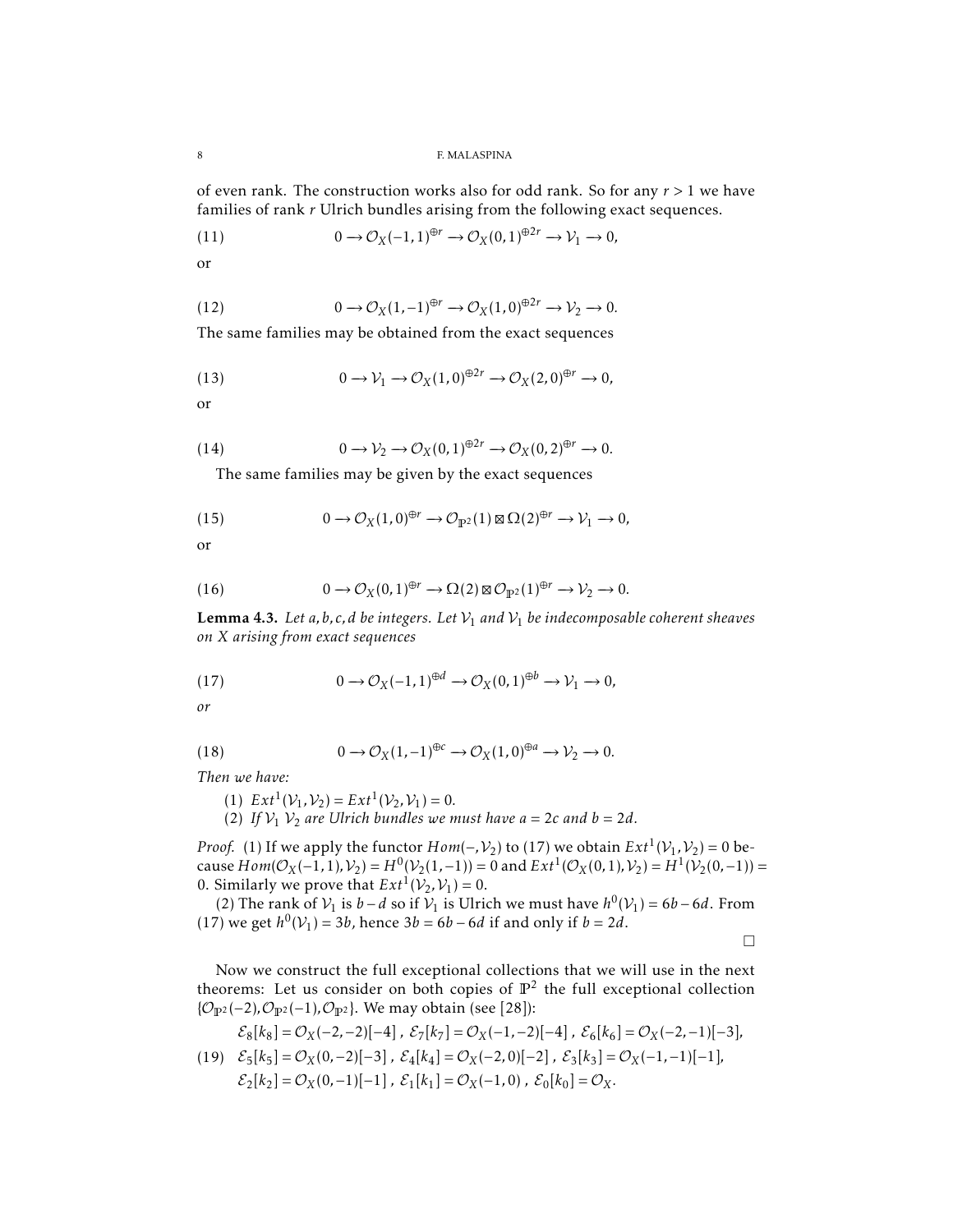The associated full exceptional collection  $\langle F_8 = F_n, \ldots, F_0 = F_0 \rangle$  of Theorem 2.5 is

(20) 
$$
\mathcal{F}_8 = \mathcal{O}_X(-1, -1), \ \mathcal{F}_7 = \Omega(1) \boxtimes \mathcal{O}_{\mathbb{P}^2}(-1), \ \mathcal{F}_6 = \mathcal{O}_{\mathbb{P}^2}(-1) \boxtimes \Omega(1), \n\mathcal{F}_5 = \mathcal{O}_X(0, -1), \ \mathcal{F}_4 = \mathcal{O}_X(-1, 0), \ \mathcal{F}_3 = \Omega(1) \boxtimes \Omega(1), \n\mathcal{F}_2 = \mathcal{O}_{\mathbb{P}^2} \boxtimes \Omega(1), \ \mathcal{F}_1 = \Omega(1) \boxtimes \mathcal{O}_{\mathbb{P}^2}, \ \mathcal{F}_0 = \mathcal{O}_X.
$$

From (19) with a few left mutations we obtain:

(21)  
\n
$$
\mathcal{E}_8[k_8] = \mathcal{O}_X(-2,-2)[-4], \ \mathcal{E}_7[k_7] = \mathcal{O}_{\mathbb{P}^2}(-2) \boxtimes \Omega[-4], \ \mathcal{E}_6[k_6] = \Omega \boxtimes \mathcal{O}_{\mathbb{P}^2}(-2)[-3],
$$
\n
$$
\mathcal{E}_5[k_5] = \mathcal{O}_X(-2,-1)[-3], \ \mathcal{E}_4[k_4] = \mathcal{O}_X(-1,-1)[-2], \ \mathcal{E}_3[k_3] = \mathcal{O}_X(-1,-1)[-1],
$$
\n
$$
\mathcal{E}_2[k_2] = \mathcal{O}_X(0,-1)[-1], \ \mathcal{E}_1[k_1] = \mathcal{O}_X(-1,0), \ \mathcal{E}_0[k_0] = \mathcal{O}_X.
$$

The associated full exceptional collection  $\langle F_8 = F_n, \ldots, F_0 = F_0 \rangle$  of Theorem 2.5 is

(22) 
$$
\mathcal{F}_8 = \mathcal{O}_X(-1, -1), \ \mathcal{F}_7 = \Omega(1) \boxtimes \mathcal{O}_{\mathbb{P}^2}(-1), \ \mathcal{F}_6 = \mathcal{O}_{\mathbb{P}^2}(-1) \boxtimes \Omega(1), \n\mathcal{F}_5 = \mathcal{O}_X(0, -1), \ \mathcal{F}_4 = \mathcal{O}_X(-1, 0), \ \mathcal{F}_3 = \Omega(1) \boxtimes \Omega(1), \n\mathcal{F}_2 = \mathcal{O}_{\mathbb{P}^2} \boxtimes \Omega(1), \ \mathcal{F}_1 = \Omega(1) \boxtimes \mathcal{O}_{\mathbb{P}^2}, \ \mathcal{F}_0 = \mathcal{O}_X.
$$

Let call  $G_1 = \mathcal{O}_{\mathbb{P}^2} \boxtimes \Omega(1)$  and  $\mathcal{G}_2 = \Omega(1) \boxtimes \mathcal{O}_{\mathbb{P}^2}$ .

Theorem 4.4. *Let* V *be an Ulrich bundle on X. Then* V *arises from an exact sequence of the form:*

$$
(23) \ 0 \to \mathcal{O}_X(-1,0)^{\oplus a_2} \oplus \mathcal{O}_X(0,-1)^{\oplus b_2} \to \mathcal{O}_X(-1,1)^{\oplus a_1} \oplus \mathcal{O}_X^{\oplus 3a_2+3b_2} \oplus \mathcal{O}_X(1,-1)^{\oplus b_1} \to
$$
  

$$
\to \mathcal{O}_X(1,0)^{\oplus a_0} \oplus \mathcal{O}_X(0,1)^{\oplus b_0} \to \mathcal{V} \to 0.
$$
  
*or*

(24)  $0 \rightarrow \mathcal{V} \rightarrow \mathcal{O}_X(1,2)^{\oplus b_4} \oplus \mathcal{O}_X(2,1)^{\oplus a_4} \rightarrow \mathcal{O}_X(1,3)^{\oplus a_3} \oplus \mathcal{O}_X(2,2)^{\oplus 3a_2+3b_2} \oplus \mathcal{O}_X(3,1)^{\oplus b_3} \rightarrow$ 

$$
\longrightarrow \mathcal{O}_X(2,3)^{\oplus a_2} \oplus \mathcal{O}_X(3,2)^{\oplus b_2} \longrightarrow 0.
$$

*Proof.* We consider the Beilinson type spectral sequence associated to  $A := V(-1, -1)$ and identify the members of the graded sheaf associated to the induced filtration as the sheaves mentioned in the statement. We assume due to [16, Proposition 2.1] that

$$
H^{i}(\mathcal{A}(-j, -j)) = 0
$$
 for all *i* and  $0 \le j \le 3$ 

and consider the full exceptional collection  $\mathcal{E}_{\bullet}$  given in (21) and collection  $\mathcal{F}_{\bullet}$  given in (22).

We construct a Beilinson complex, quasi-isomorphic to  ${\cal A}$ , by calculating  $H^{i+k_j}({\cal A}\otimes$  $\mathcal{F}_j$ )⊗ $\mathcal{E}_j$  with *i, j* ∈ {0,...,8} to get the following table. Here we use several vanishing in the intermediate cohomology of A*,*A(−1*,*−1)*,*A(−2*,*−2)*,*A(−3*,*−3) together with vanishing of Lemma 3.6: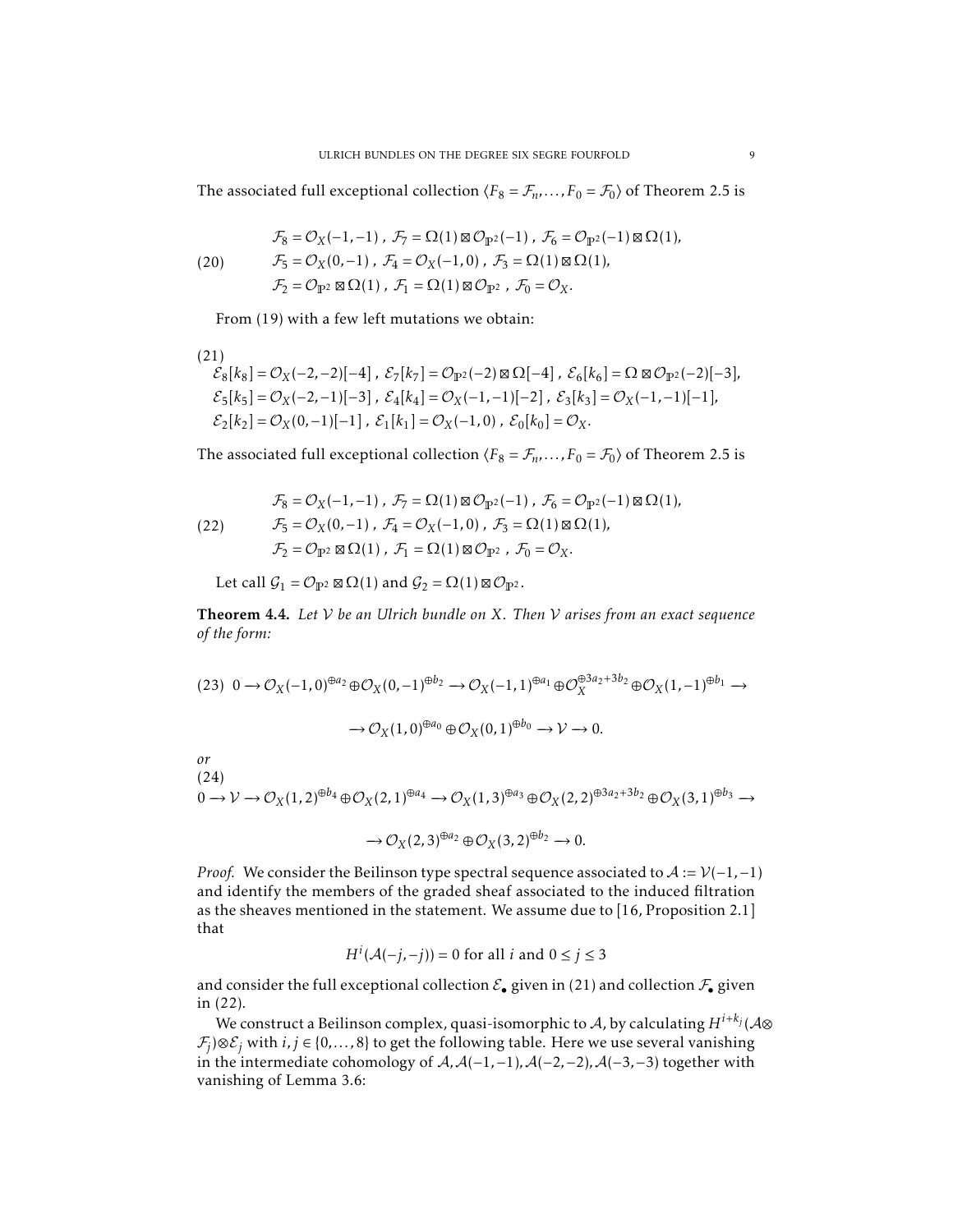| $(-2,-2)$        | $  \mathcal{O}_X(-1,-2)  $ | $\mathcal{O}_X(-2,-1)$      | $\mathcal{O}_X(0,-2) \mid \mathcal{O}_X(-2,0)$ |                       | $\mathcal{O}_X(-1,-1)$                | $\mathcal{O}_X(0,-1)$ | $\overline{\mathcal{O}}_X(-1,0)$ | $\mathcal{O}_X$            |
|------------------|----------------------------|-----------------------------|------------------------------------------------|-----------------------|---------------------------------------|-----------------------|----------------------------------|----------------------------|
|                  |                            | ÷                           | ×.                                             | ÷                     | ÷                                     | ÷                     | ÷                                | ÷                          |
|                  |                            |                             |                                                |                       |                                       |                       |                                  |                            |
|                  |                            |                             |                                                |                       |                                       |                       |                                  |                            |
|                  | b٥                         |                             |                                                |                       |                                       |                       |                                  |                            |
|                  |                            | a <sub>2</sub>              |                                                |                       |                                       |                       |                                  |                            |
|                  |                            |                             |                                                | $a_1$                 |                                       |                       |                                  |                            |
|                  |                            |                             |                                                |                       | $3a_2 + 3b_2$                         | a <sub>0</sub>        |                                  |                            |
|                  |                            |                             | ÷                                              |                       |                                       |                       |                                  |                            |
| ×.               |                            |                             | *                                              |                       |                                       | *                     |                                  |                            |
| $\gamma_{\rm v}$ | $G_2(0,-1)$                | $\mathcal{G}_1$<br>$(-1,0)$ | $\mathcal{O}_X(0,-1)$                          | $\mathcal{O}_X(-1,0)$ | $\mathcal{G}_1 \otimes \mathcal{G}_2$ | $\mathcal{G}_1$       | $\mathcal{G}_2$                  | $\mathcal{O}_{\mathbf{v}}$ |

From this table, since  $Ext^k(F_i, F_j) = 0$  for  $k > 0$  and any *i*, *j*, we have that the full exceptional collection (31) is strong. So we get the claimed resolution.  $\Box$ 

**Remark 4.5.** From (23) we deduce that we must have  $a_0 \neq 0$  or  $b_0 \neq 0$ . From (24) we deduce that we must have  $a_4 \neq 0$  or  $b_4 \neq 0$ .

**Corollary 4.6.** Let V be an Ulrich bundle on *X* with  $H^1(V \otimes \Omega \boxtimes \Omega) = 0$ . Then V arises *from an exact sequence of the form:*

(25) 
$$
0 \to \mathcal{O}_X(-1,1)^{\oplus a_1} \to \mathcal{O}_X(0,1)^{\oplus 2a_1} \to \mathcal{V} \to 0,
$$

*or*

(26) 
$$
0 \to \mathcal{O}_X(1,-1)^{\oplus b_1} \to \mathcal{O}_X(1,0)^{\oplus 2b_1} \to \mathcal{V} \to 0,
$$

*with*  $a_1, b_1 > 1$ *.* 

*Proof.* We consider the Beilinson type spectral sequence associated to  $A := V(-1, -1)$ with the full exceptional collection  $\mathcal{E}_{\bullet}$  and left dual collection  $\mathcal{F}_{\bullet}$  as in the above Theorem.

Since  $H^1(V \otimes \Omega \boxtimes \Omega) = 0$  and  $H^1(V \otimes \Omega \boxtimes \Omega) = 3a_2 + 3b_2$  we get

$$
a_2=b_2=0,
$$

so we obtain the following table:

| $\mathcal{O}_X$<br>$(-2,-2)$ | $\mathcal{O}_X(-1,-2)$ | $\mathcal{O}_X(-2,-1)$      | $\mathcal{O}_X(0,-2)$ | $\mathcal{O}_X(-2,0)$ | $\mathcal{O}_X(-1,-1)$                | $\mathcal{O}_X(0,-1)$ | $\mathcal{O}_X(-1,0)$ | $\mathcal{O}_X$ |
|------------------------------|------------------------|-----------------------------|-----------------------|-----------------------|---------------------------------------|-----------------------|-----------------------|-----------------|
|                              |                        | ×                           | st.                   |                       | ÷                                     | ×.                    | ×.                    | ×.              |
|                              |                        |                             |                       |                       |                                       |                       |                       |                 |
|                              |                        |                             |                       |                       |                                       |                       |                       |                 |
|                              |                        |                             |                       |                       |                                       |                       |                       |                 |
|                              |                        |                             |                       |                       |                                       |                       |                       |                 |
|                              |                        |                             |                       | $a_1$                 |                                       |                       |                       |                 |
|                              |                        |                             |                       |                       |                                       | a <sub>0</sub>        |                       |                 |
|                              |                        |                             |                       |                       |                                       |                       | b٥                    |                 |
|                              |                        |                             |                       |                       |                                       |                       |                       |                 |
|                              | $G_2(0,-1)$            | $(-1,0)$<br>$\mathcal{G}_1$ | $\mathcal{O}_X(0,-1)$ | $\mathcal{O}_X(-1,0)$ | $\mathcal{G}_1 \otimes \mathcal{G}_2$ | $\mathcal{G}_1$       | $\mathcal{G}_2$       |                 |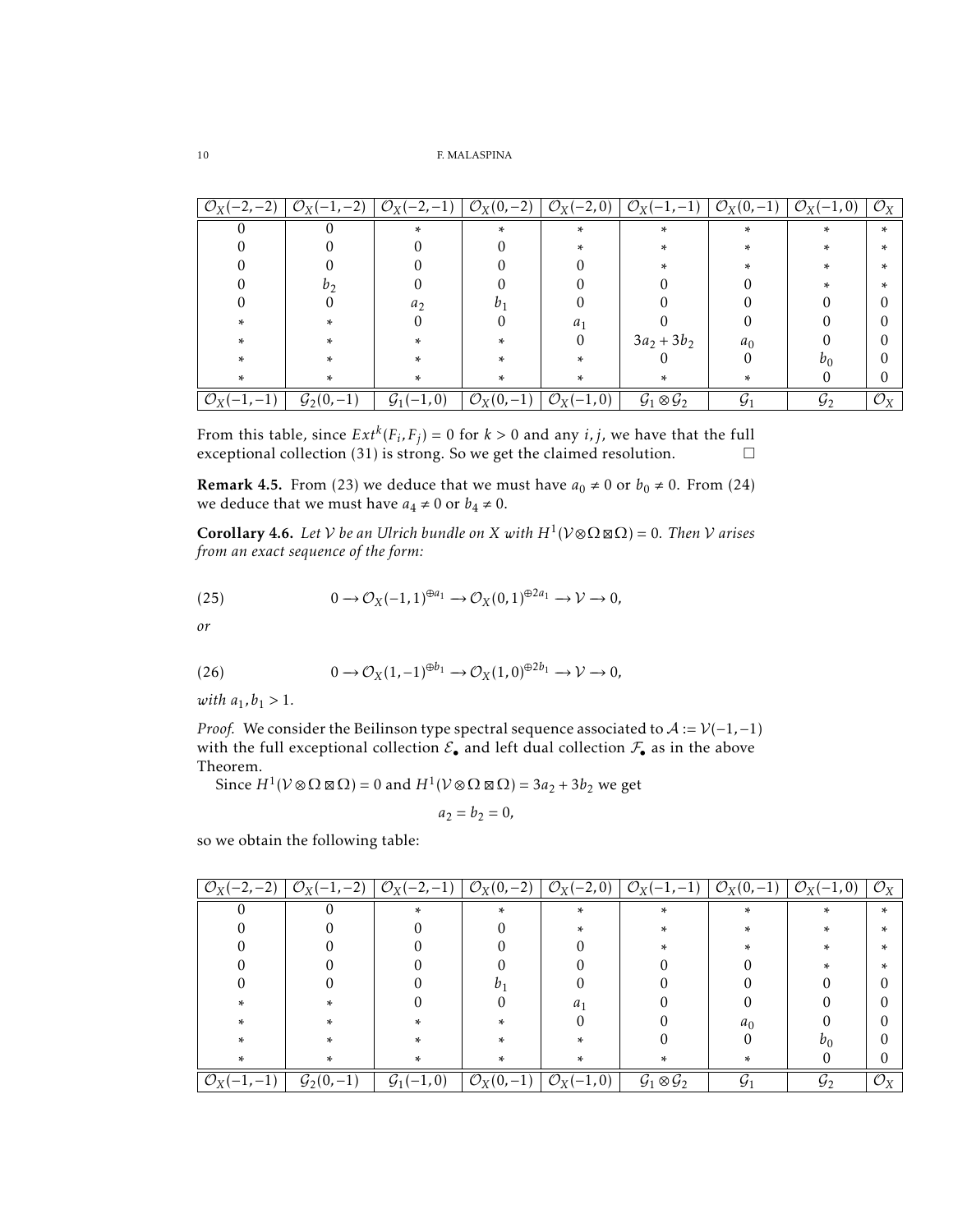We call *α* and *β* the maps arising from the table which are defined from  $O_X(-2,0)^{a_1}$ to  $\mathcal{O}_X(-1,0)^{a_0}$  and from  $\mathcal{O}_X(0,-2)^{b_1}$  to  $\mathcal{O}_X(0,-1)^{b_0}$ . So we get the following exact sequence

$$
0 \longrightarrow \ker \alpha \longrightarrow \mathcal{O}_X(-2,0)^{a_1} \longrightarrow \mathcal{O}_X(-1,0)^{a_0} \longrightarrow \text{coker}\alpha \longrightarrow 0
$$

and

$$
0 \to \ker \beta \to O_X(0, -2)^{b_1} \to O_X(0, -1)^{b_0} \to \operatorname{coker} \beta \to 0,
$$

where ker  $\alpha \cong \mathcal{B} \boxtimes \mathcal{O}_{\mathbb{P}^2}$  and  $coker \beta \cong \mathcal{O}_{\mathbb{P}^2} \boxtimes \mathcal{C}$  with  $\mathcal B$  a vector bundle on  $\mathbb{P}^2$  and  $\mathcal C$ a coherent sheaf on  $\mathbb{P}^2$ . Moreover ker  $\beta = 0$  since the spectral sequence converges to an object in degree 0, so we obtain that *h* 0 (C) = 0, hence *Hom*(ker*α, cokerβ*) *H*<sup>0</sup>( $B^{\vee}$  **⊠**  $C$ ) = 0. This implies that also ker  $\alpha$  = 0 and  $\mathcal A$  is given by an extension of *cokerα* with *cokerβ* But, by Lemma4.3,  $Ext<sup>1</sup>(cokerβ, cokerα) = 0$  and  $a<sub>0</sub> = 2a<sub>1</sub>$  and  $b_0 = 2b_1$ . Then we have the claimed result.

**Theorem 4.7.** Let *V* be an Ulrich bundle on *S* with  $H^1(V \otimes \Omega(-1) \boxtimes \Omega(-1)) = 0$ . Then  $V \cong \mathcal{O}_X(2,0)$  *or*  $V \cong \mathcal{O}_X(0,2)$ *.* 

*Proof.* We consider the Beilinson type spectral sequence associated to  $A := V(-1, -1)$ and identify the members of the graded sheaf associated to the induced filtration as the sheaves mentioned in the statement. We assume due to [16, Proposition 2.1] that

$$
H^i(\mathcal{A}(-j, -j)) = 0
$$
 for all  $i$  and  $0 \le j \le 3$ 

and consider the full exceptional collection  $\mathcal{E}_{\bullet}$  given in (21) and collection  $\mathcal{F}_{\bullet}$  given in (22).

We construct a Beilinson complex, quasi-isomorphic to  ${\cal A}$ , by calculating  $H^{i+k_j}({\cal A}\otimes$  $\mathcal{E}_j$ )⊗ $\mathcal{F}_j$  with *i, j* ∈ {0,...,8} to get the following table. Here we use several vanishing in the intermediate cohomology of  $A$ ,  $A$ (−1,−1),  $A$ (−2,−2),  $A$ (−3,−3) together with vanishing of Lemma 3.6:

| $\mathcal{O}_X$<br>$(-1,-1)$                          | $\mathcal{O}_X(-1,0)$                               | $\mathcal{O}_X(0,-1)$     | $\overline{\mathcal{O}_X(-1,1)}$ | $\mathcal{O}_X(1,-1)$                                                   | $\overline{\mathcal{G}_1 \boxtimes \mathcal{G}_2}$   | $\mathcal{G}_1$                                | $\mathcal{G}_2$       | $\overline{\mathcal{O}_X}$ |
|-------------------------------------------------------|-----------------------------------------------------|---------------------------|----------------------------------|-------------------------------------------------------------------------|------------------------------------------------------|------------------------------------------------|-----------------------|----------------------------|
|                                                       |                                                     | ×.                        | ×.                               | ×.                                                                      | ×.                                                   | ÷                                              | ×.                    | ×.                         |
|                                                       |                                                     |                           |                                  |                                                                         |                                                      |                                                |                       | ×                          |
|                                                       | $a_3$                                               |                           |                                  |                                                                         |                                                      |                                                |                       | ×                          |
|                                                       |                                                     | bз                        | a <sub>2</sub>                   |                                                                         |                                                      |                                                |                       | ÷                          |
|                                                       |                                                     |                           |                                  | b٥                                                                      |                                                      |                                                |                       |                            |
|                                                       |                                                     |                           |                                  |                                                                         |                                                      |                                                |                       |                            |
|                                                       |                                                     |                           |                                  |                                                                         |                                                      |                                                |                       |                            |
|                                                       |                                                     |                           |                                  |                                                                         |                                                      |                                                | a.                    |                            |
|                                                       |                                                     |                           |                                  |                                                                         |                                                      |                                                |                       |                            |
| $-2$ <sup><math>\lambda</math></sup><br>$\frac{1}{2}$ | $\mathcal{G}_1$<br>$-2$<br>$\overline{\phantom{m}}$ | $\mathcal{G}_2$<br>$(-2)$ | $\mathcal{O}_X$<br>$(-2,-)$      | $\mathcal{O}_X$<br>$\overline{\phantom{0}}$<br>$\overline{\phantom{0}}$ | $\mathcal{O}_{\mathbf{v}}$<br>$^{\prime}-1,$<br>$-1$ | $\mathcal{O}_X(0,$<br>$\overline{\phantom{0}}$ | $\mathcal{O}_X(-1,0)$ | $\mathcal{O}_X$            |

Since  $h^2$ ( $V$ ⊗ Ω(−1) $\boxtimes$  Ω(−1)) = 3*a*<sub>3</sub> + 3*b*<sub>3</sub> = 3*a*<sub>1</sub> + 3*b*<sub>1</sub> = 0 we get

$$
a_3 = b_3 = a_1 = b_1 = 0,
$$

so we obtain the following table: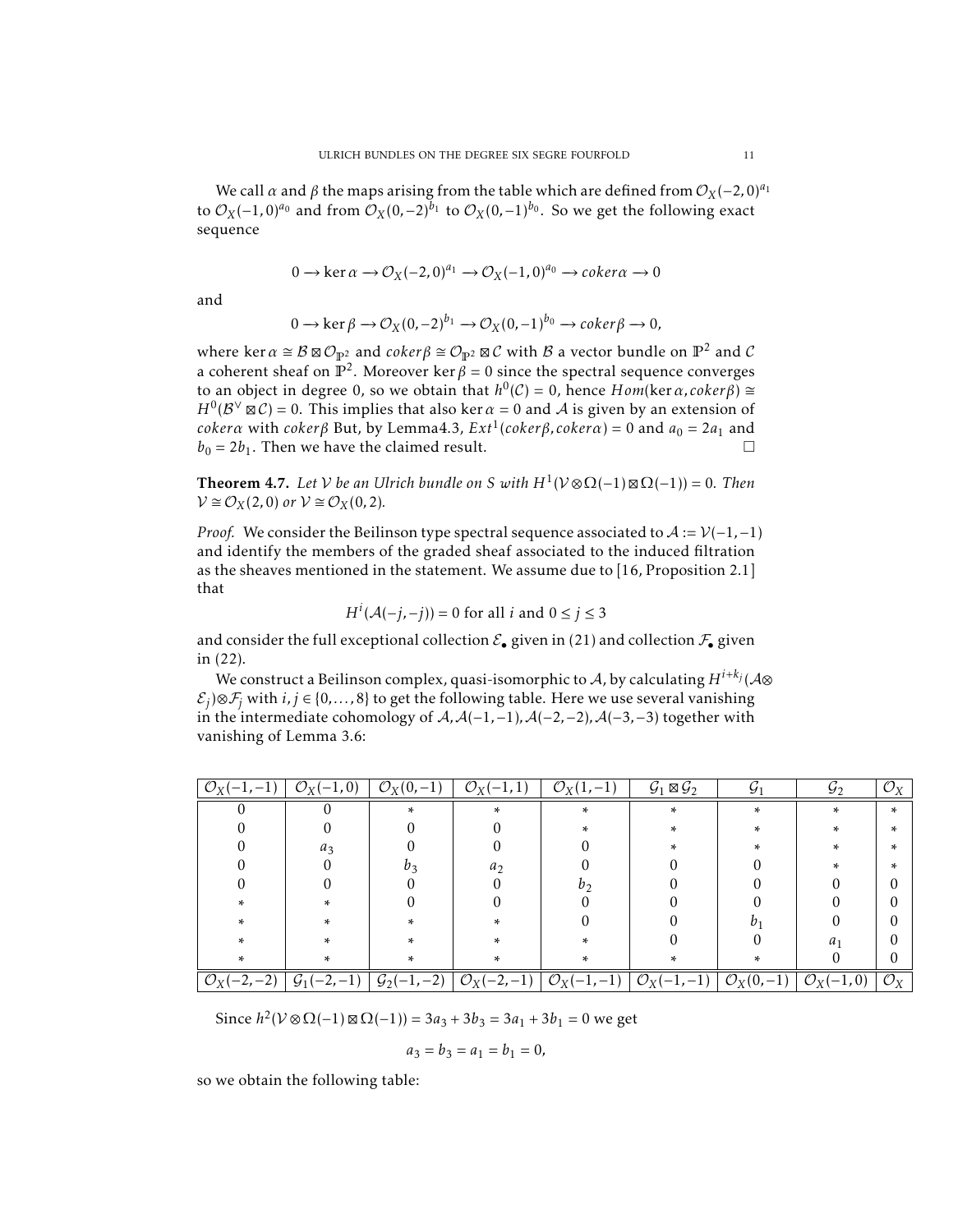12 F. MALASPINA

| $\mathcal{O}_X($<br>$(-1,-1)$ | $\mathcal{O}_X(-1,0)$        | $\mathcal{O}_X(0,-1)$ | $\mathcal{O}_X(-1,1)$        | $\mathcal{O}_X(1,-1)$ | $\mathcal{G}_1 \boxtimes \mathcal{G}_2$ | $\mathcal{G}_1$       | $\mathcal{G}_2$                   | $\mathcal{O}_X$ |
|-------------------------------|------------------------------|-----------------------|------------------------------|-----------------------|-----------------------------------------|-----------------------|-----------------------------------|-----------------|
|                               |                              | ÷                     | ×                            | ×.                    | ×.                                      | ×.                    | ×.                                | ×.              |
|                               |                              |                       |                              |                       |                                         |                       |                                   |                 |
|                               |                              |                       |                              |                       |                                         |                       |                                   |                 |
|                               |                              |                       | $a_{2}$                      |                       |                                         |                       |                                   |                 |
|                               |                              |                       |                              | n٠                    |                                         |                       |                                   |                 |
|                               |                              |                       |                              |                       |                                         |                       |                                   |                 |
|                               |                              |                       |                              |                       |                                         |                       |                                   |                 |
|                               |                              |                       |                              |                       |                                         |                       |                                   |                 |
|                               |                              |                       |                              |                       |                                         |                       |                                   |                 |
| $(-2)$<br>$-2$                | $\mathcal{G}_1$<br>$[-2,-1]$ | $G_2(-1,-2)$          | $\mathcal{O}_X$<br>$(-2,-1)$ | $\mathcal{O}_X$       | $(-1,-1)$                               | $\mathcal{O}_X(0,-1)$ | $\mathcal{O}_{\rm Y}$<br>$(-1,0)$ | $\mathcal{O}_X$ |

Finally, since  $Ext^1(\mathcal{O}_X(-1,1), \mathcal{O}_X(1,-1)) = Ext^1(\mathcal{O}_X(1,-1), \mathcal{O}_X(-1,1)) = 0$  we get the claimed result.  $\Box$ 

Theorem 4.8. *Let* V *be an Ulrich bundle on X, then*

- $(1)$  *if*  $a_0 = a_4 = 0$ *, then*  $V \cong \Omega(2) \boxtimes \Omega(3)$  *or*  $V \cong \mathcal{O}_X(0, 2)$ *;*
- (2) *if*  $b_0 = b_4 = 0$ , then  $V \cong \Omega(3) \boxtimes \Omega(2)$  or  $V \cong \mathcal{O}_X(2,0)$ ;
- (3) if V is a twist of a pullback from  $\mathbb{P}^2$  then  $V \cong \mathcal{O}_X(2,0)$ *, or*  $V \cong \mathcal{O}_X(0,2)$  or V *arises from sequences (25), (26).*

*Proof.* We prove only (2) and (3).

Since an Ulrich bundles  $V$  arising from

$$
0 \to \mathcal{O}_X(1, -1)^{\oplus b_1} \to \mathcal{O}_X(1, 0)^{\oplus 2b_1} \to \mathcal{V} \to 0,
$$

or

$$
0 \to \mathcal{O}_X(-1,1)^{\oplus a_1} \to \mathcal{O}_X(0,1)^{\oplus 2a_1} \to \mathcal{V} \to 0,
$$

do not satisfy the condition  $b_4 = 0$  or  $b_0 = 0$  we may assume  $H^1(V \otimes \Omega \boxtimes \Omega) =$  $3a_2 + 3b_2 \neq 0$  so  $a_2 = h^2(V^{\vee}(0, -1)) = h^2(V(-3, -2)) \neq 0$  or  $a_2 = h^2(V^{\vee}(0, -1)) =$  $h^2(V(-3, -2)) \neq 0.$ 

If  $a_2 \neq 0$ , from the exact sequence

$$
0 \to \mathcal{O}(-3,-2) \to \mathcal{O}(-2,-2)^{\oplus 3} \to \Omega \boxtimes \mathcal{O}(-1)^{\otimes 3} \to \Omega \boxtimes \Omega(1) \to 0
$$

tensored by  $V$ , since  $h^2(V(-2,-2)) = 0$  and  $h^1(V \otimes \Omega \boxtimes \mathcal{O}(-1)) = b_0 = 0$  we get a surjection from  $H^0(\mathcal{V}\otimes \Omega \boxtimes \Omega(1)) = H^0(\mathcal{V}\otimes (\Omega(2) \boxtimes \Omega(3))^{\vee})$  to  $H^2(\mathcal{V}(-3,-2)) \neq 0$ . Moreover from the exact sequence

$$
0 \to \mathcal{O}(0, -1) \to \mathcal{O}^{\oplus 3} \to \mathcal{O}(1) \boxtimes \Omega(2)^{\otimes 3} \to \Omega(3) \boxtimes \Omega(2) \to 0
$$

tensored by  $\mathcal{V}^{\vee}$ , since  $h^2(\mathcal{V}^{\vee}) = 0$  and  $h^1(\mathcal{V}^{\vee} \otimes \mathcal{O}(1) \boxtimes \Omega(2)) = h^3(\mathcal{V} \otimes \mathcal{O}(1) \boxtimes \Omega(-2)) =$  $b_4 = 0$  we get a surjection from  $H^0(V^\vee \otimes \Omega(3) \boxtimes \Omega(2))$  to  $H^2(V^\vee(0,-1)) \neq 0$ .

So we may conclude that  $\mathcal{V} \cong \Omega(3) \boxtimes \Omega(2)$  by arguing as in [5].

If  $a_2 = 0$  then (23) becomes

$$
0 \to \mathcal{O}_X(0, -1)^{\oplus b_2} \to \mathcal{O}_X(-1, 1)^{\oplus a_1} \oplus \mathcal{O}_X^{\oplus 3b_2} \oplus \mathcal{O}_X(1, -1)^{\oplus b_1} \to \mathcal{O}_X(1, 0)^{\oplus a_0} \to \mathcal{V} \to 0,
$$

and we deduce that  $a_1 = 0$ .

Similarly (24) becomes

$$
0 \to \mathcal{V} \to \mathcal{O}_X(2, 1)^{\oplus a_4} \to \mathcal{O}_X(1, 3)^{\oplus a_3} \oplus \mathcal{O}_X(2, 2)^{\oplus 3b_2} \oplus \mathcal{O}_X(3, 1)^{\oplus b_3} \to \mathcal{O}_X(3, 2)^{\oplus b_2} \to 0
$$
  
and we deduce that  $a_3 = 0$ .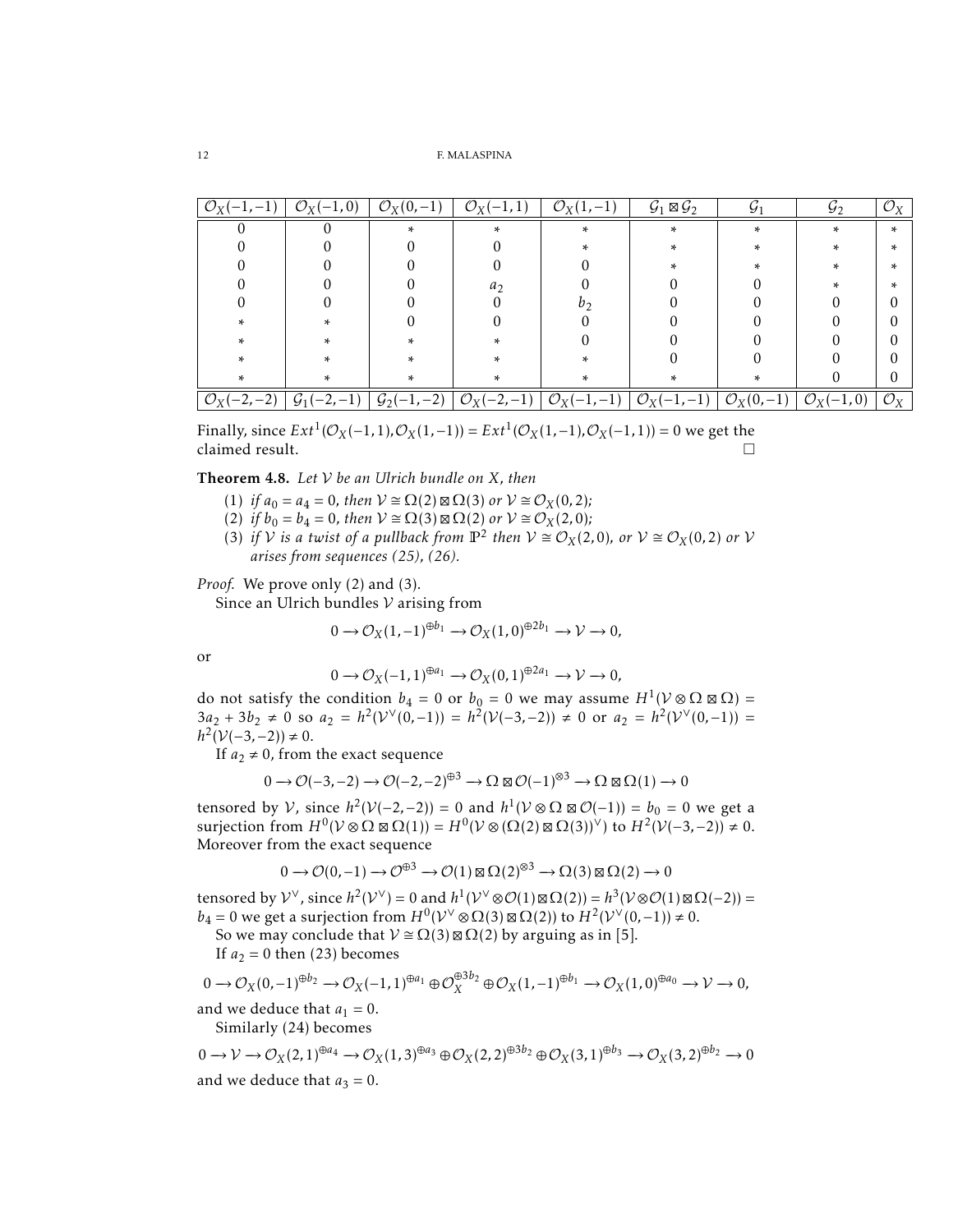Finally let assume  $b_2 \neq 0$  and  $a_1 = a_3 = 0$ , from the exact sequence

$$
0 \to \mathcal{O}(-2,-3) \to \mathcal{O}(-2,-2)^{\oplus 3} \to \mathcal{O}(-2,-1)^{\oplus 3} \to \mathcal{O}(-2,0) \to 0
$$

tensored by  $V$ , since  $h^2(V(-2, -2)) = 0$  and  $h^1(V(-2, -1)) = a_1 = 0$  we get a surjection from  $H^0(V(-2,0)) = H^0(V \otimes (O(2,0))^{\vee})$  to  $H^2(V(-2,-3)) \neq 0$ . Moreover from the exact sequence

$$
0 \to \mathcal{O}(-1,0) \to \mathcal{O}^{\oplus 3} \to \mathcal{O}(1,0)^{\oplus 3} \to \mathcal{O}(2,0) \to 0
$$

tensored by  $V^{\vee}$ , since  $h^2(V^{\vee}) = 0$  and  $h^1(V^{\vee}(1,0)) = h^3(V(-4,-3)) = a_3 = 0$  we get a surjection from  $H^0(V^{\vee}(2,0))$  to  $H^2(V^{\vee}(-1,0)) \neq 0$ .

So we may conclude that  $V \cong \mathcal{O}(2,0)$  (see [5]) and (2) is proven.

In order to prove (3) let assume that  $V$  is a twist of a pullback from the second copy of  $\mathbb{P}^2$ .

First let us consider the case  $V = \mathcal{O}_{\mathbb{P}^2} \boxtimes \mathcal{B}$  where  $\mathcal B$  is a vector bundle on  $\mathbb{P}^2$ . Since  $h^i(V(-3)) = h^i(V(-4)) = 0$  for any *i* but  $h^2(\mathcal{O}_{\mathbb{P}^2}(-3)) \neq 0$  and  $h^2(\mathcal{O}_{\mathbb{P}^2}(-4)) \neq 0$ we must have  $h^i(\mathcal{B}(-3)) = h^i(\mathcal{B}(-4)) = 0$  for any *i*. So we may deduce that  $\mathcal{B}(-2)$  is Ulrich on  $\mathbb{P}^2$  hence  $V = \mathcal{O}_X(0, 2)$ .

Now let us consider the case  $V = \mathcal{O}_{\mathbb{P}^2}(1) \boxtimes \mathcal{B}$  where  $\mathcal B$  is a vector bundle on  $\mathbb{P}^2$ . Since  $h^i(V(-1)) = h^i(V(-4)) = 0$  for any *i* but  $h^0(\mathcal{O}_{\mathbb{P}^2}) \neq 0$  and  $h^2(\mathcal{O}_{\mathbb{P}^2}(-3)) \neq 0$  we must have  $h^i(\mathcal{B}(-1)) = 0$  and  $h^i(\mathcal{B}(-4)) = 0$  for any *i*. In particular  $h^2(\mathcal{B}(t)) = 0$  for any  $t \ge -4$ . We consider the Beilinson type spectral sequence associated to  $\mathcal{B}(-1)$ with  $\mathcal{E}_{\bullet} = \{\mathcal{O}_{\mathbb{P}^2}(-1), \Omega(1), \mathcal{O}_{\mathbb{P}^2}\}$  and  $\mathcal{F}_{\bullet} = \{\mathcal{O}_{\mathbb{P}^2}(-2), \mathcal{O}_{\mathbb{P}^2}(-1), \mathcal{O}_{\mathbb{P}^2}\}$  given in (22).

We get the following table.

| $\mathcal{O}_{\mathbb{P}^2}(-2)   \mathcal{O}_{\mathbb{P}^2}(-1)$ |             | $\mathcal{O}_{{\mathbb P}^2}$ |
|-------------------------------------------------------------------|-------------|-------------------------------|
|                                                                   |             |                               |
|                                                                   | а           |                               |
|                                                                   |             |                               |
| $\mathcal{O}_{\mathbb{P}^2}(-1)$                                  | $\Omega(1)$ | P <sub>2</sub>                |

So we obtain

$$
0 \to \mathcal{O}_{\mathbb{P}^2}(-2)^{\oplus b} \to \mathcal{O}_{\mathbb{P}^2}(-1)^{\oplus a} \to \mathcal{B}(-1) \to 0,
$$

hence

$$
0 \to \mathcal{O}_X(1, -1)^{\oplus b} \to \mathcal{O}_X(1, 0)^{\oplus a} \to \mathcal{V}_2 \to 0.
$$

Then by Lemma 17 we get  $a = 2b$  and we obtain (26).

Finally let us consider the case  $V = \mathcal{O}_{\mathbb{P}^2}(t) \boxtimes \mathcal{B}$  where  $\mathcal B$  is a vector bundle on  $\mathbb{P}^2$  and *t* ≥ 2. Since *h*<sup>0</sup>( $\mathcal{V}(-1)$ ) = 0 we must have *h<sup>i</sup>*( $\mathcal{B}(-1)$ ) = 0 and we may deduce that  $b_0 = 0$ . Since  $h^2(\mathcal{O}_{\mathbb{P}^2}(t-4)) = 0$  we deduce that  $b_4 = 0$ . So by (2) we obtain  $V = \mathcal{O}_X(2,0).$ 

 $\Box$ 

Remark 4.9. We have just proved that the Ulrich bundles obtained as a pullback from  $\mathbb{P}^2$  are rigid or they are in the high dimensional families defined in [14]. For instance the closure of the family of rank two bundles  $M_2$  in the associated moduli space is a generically smooth component of dimension 5 (see [14] Theorem 3.9.).

 $\Omega(3)$  ⊠  $\Omega(2)$  and  $\Omega(2)$  ⊠  $\Omega(3)$  are the only Ulrich bundles characterized so far which are not pullbacks.

Another cohomological characterization of  $\Omega(3)$  ⊠  $\Omega(2)$  and  $\Omega(2)$  ⊠  $\Omega(3)$  can be found in [24].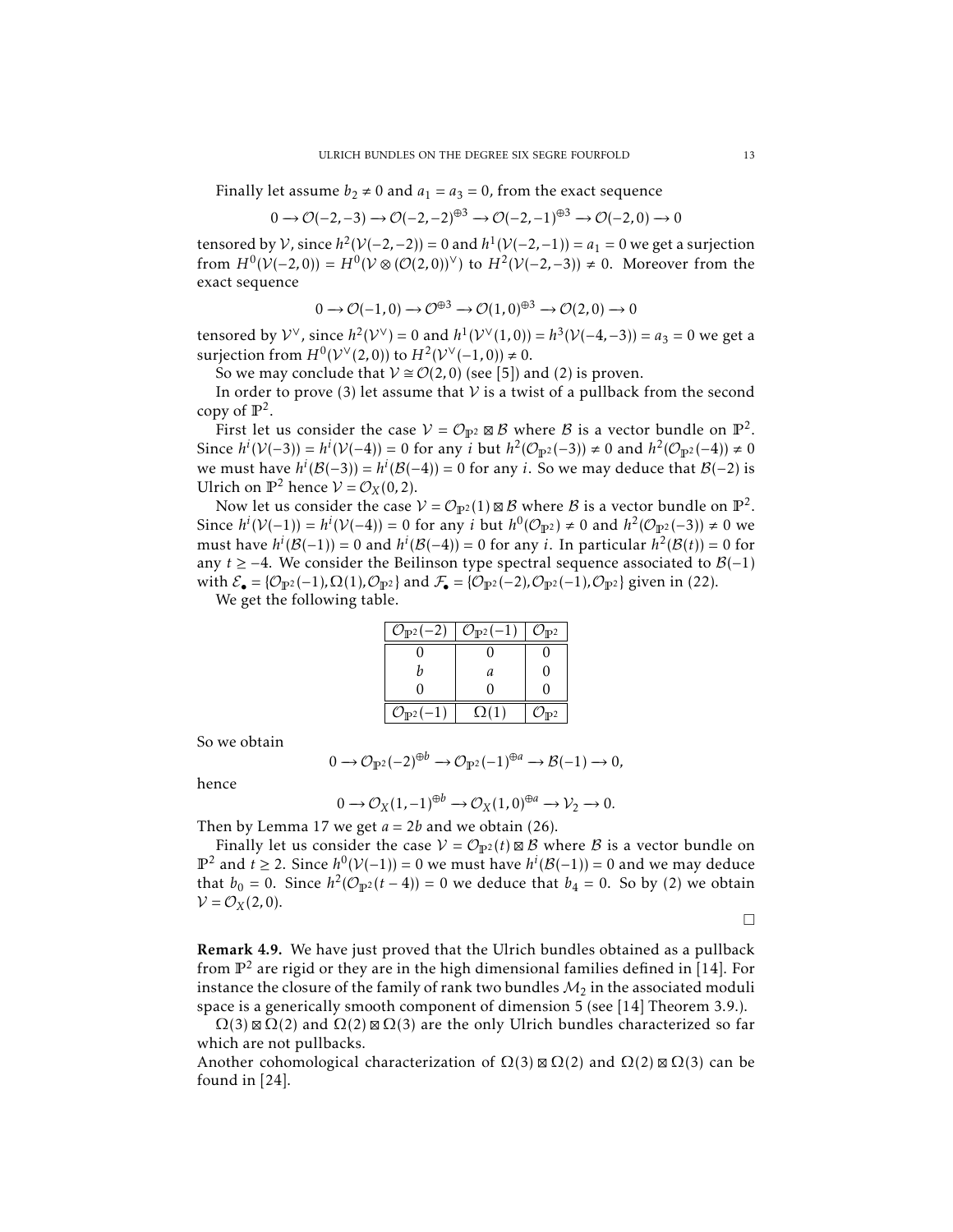So far we have seen and characterized families of Ulrich bundles with  $a_0 = 0$  or  $b_0 = 0$ . Now we construct three interesting families with both  $a_0 \neq 0$  and  $b_0 \neq 0$ :

**Example 4.10.** Since  $Ext^1(\mathcal{O}(2,0), \Omega(2) \boxtimes \Omega(3)) \cong H^1(\Omega \boxtimes \Omega(3)) \cong \mathbb{C}^8$  we get a 7dimensional familiy of rank 5 Ulrich bundles arising from the following extension

(27) 
$$
0 \to \Omega(2) \boxtimes \Omega(3) \to V \to \mathcal{O}(2,0) \to 0.
$$

We get  $a_0 = h^0(\mathcal{V}(-1, 0)) = 3$  and  $b_0 = h^0(\mathcal{V}(0, -1)) = 9$ . Let us consider the dual of (27) tensored by  $V$ 

$$
0 \to \mathcal{V}(-2,0) \to \mathcal{V}^{\vee} \otimes \mathcal{V} \to \Omega(1) \boxtimes \Omega \otimes \mathcal{V} \to 0.
$$

From sequence (27) tensored by  $O(-2, 0)$  we get  $H^0(V(-2, 0)) = 0$  if the extension (27) is not trivial.

From sequence (27) tensored by  $\Omega(1)\boxtimes\Omega$  we get

$$
h^{0}(\Omega(1) \boxtimes \Omega \otimes V) = h^{0}(\Omega(2) \boxtimes \Omega(3) \otimes \Omega(1) \boxtimes \Omega) = 1.
$$

So we obtain  $h^0(V \otimes V^{\vee}) = 1$ , hence V is simple.

From these rank 5 simple Ulrich bundles we may obtain higher rank Ulrich bundles by other extensions with  $\mathcal{O}(2,0)$  or with  $\Omega(2)\boxtimes\Omega(3).$ 

**Example 4.11.** Since  $Ext^1(\Omega(3) \boxtimes \Omega(2), \Omega(2) \boxtimes \Omega(3)) \cong H^1(\Omega \otimes \Omega(2) \boxtimes \Omega(3) \otimes \Omega(1)) \cong$  $\mathbb{C}^{27}$  we get a 26-dimensional familiy of rank 8 Ulrich bundles arising from the following extension

(28) 
$$
0 \to \Omega(2) \boxtimes \Omega(3) \to \mathcal{V} \to \Omega(3) \boxtimes \Omega(2) \to 0.
$$

We get  $a_0 = h^0(\mathcal{V}(-1, 0)) = 9$  and  $b_0 = h^0(\mathcal{V}(0, -1)) = 9$ Let us consider the dual of (28) tensored by  ${\cal V}$ 

$$
0\longrightarrow \Omega\boxtimes\Omega(1)\otimes \mathcal{V}\longrightarrow \mathcal{V}^{\vee}\otimes \mathcal{V}\longrightarrow \Omega(1)\boxtimes \Omega\otimes \mathcal{V}\longrightarrow 0.
$$

From sequence (28) tensored by  $\Omega \boxtimes \Omega(1)$  we get  $H^0(\Omega \boxtimes \Omega(1) \otimes \mathcal{V}) = 0$  if the extension (28) is not trivial.

From sequence (28) tensored by  $\Omega(1)\boxtimes\Omega$  we get

 $h^0(\Omega(1) \boxtimes \Omega \otimes V) = h^0(\Omega(2) \boxtimes \Omega(3) \otimes \Omega(1) \boxtimes \Omega) = 1.$ 

So we obtain  $h^0(V \otimes V^\vee) = 1$ , hence V is simple.

From these rank 8 simple Ulrich bundles we may obtain higher rank Ulrich bundles by other extension with  $\Omega(3)$  ⊠  $\Omega(2)$  or with  $\Omega(2)$  ⊠  $\Omega(3).$ 

Now we have a more complicated example arising from the following proposition:

**Proposition 4.12.** *The generic element*  $\psi \in Ext^1(\mathcal{O}\boxtimes\Omega(2),\mathcal{O}(1)\boxtimes\Omega)$  *gives an extension* 

(29) 
$$
0 \to \mathcal{O}(1) \boxtimes \Omega \to \mathcal{E}_{\psi} \to \mathcal{O} \boxtimes \Omega(2) \to 0
$$

*where*  $\mathcal{E}_{\psi}(1)$  *is a simple Ulrich bundle of rank* 4 *for which*  $a_0 \neq 0$  *and*  $b_0 \neq 0$ *.* 

*Proof.* Let  $W = Ext^1(\Omega(2), \Omega) \cong \mathbb{C}^3$ . Let us notice that any nonzero  $\eta \in W$  gives an exact sequence

$$
0 \to \Omega \to \mathcal{O}_{\mathbb{P}^2}^{\oplus 2} \oplus \mathcal{O}_{\mathbb{P}^2}(1)^{\oplus 2} \to \Omega(2) \to 0
$$

and the map in cohomology

$$
\delta_{\eta}: H^0(\Omega(2)) \to H^1(\Omega)
$$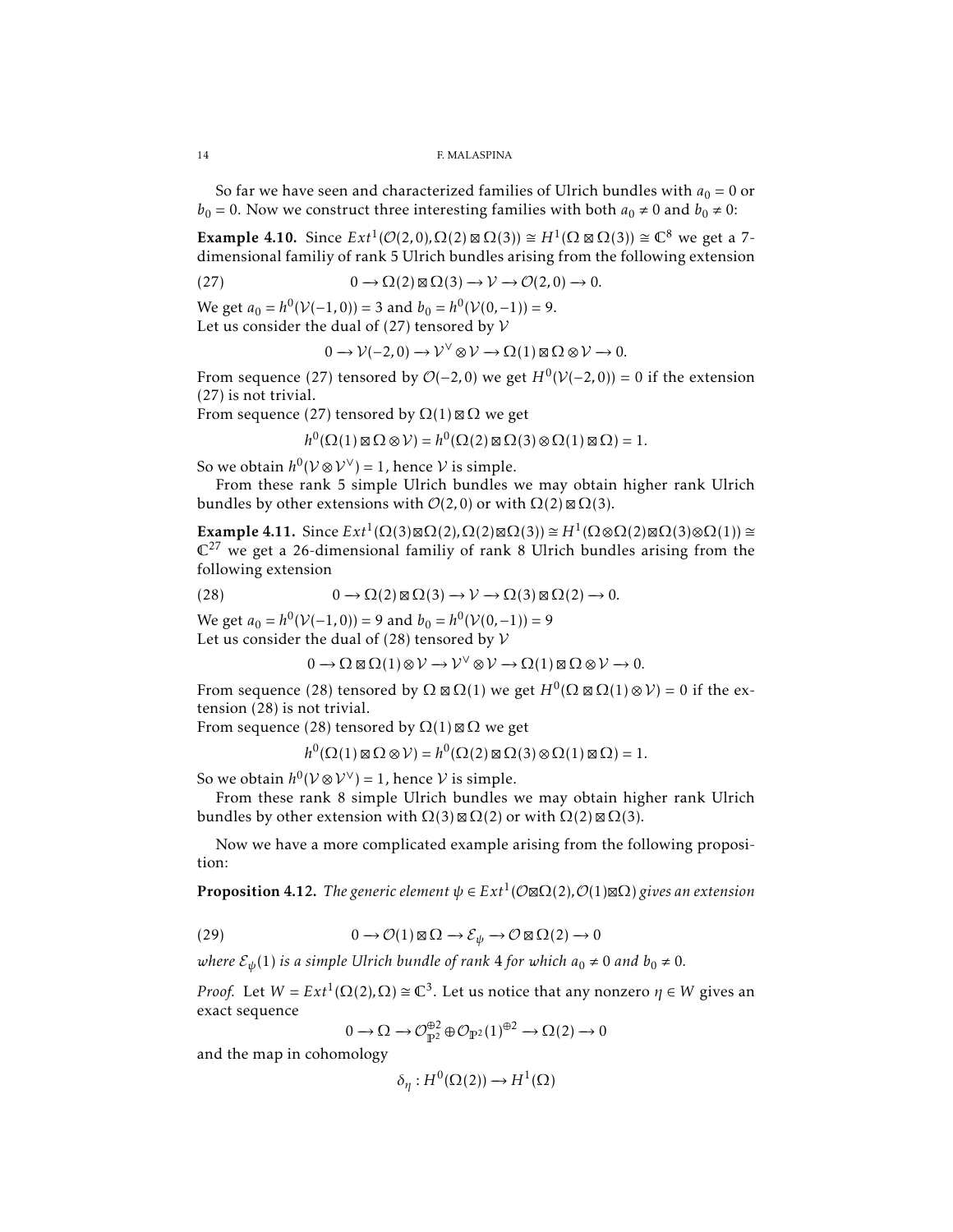is nonzero.

On  $\mathbb{P}(W^{\vee})\times \mathbb{P}^2$  we have  $Ext^1(\mathcal{O}\boxtimes \Omega(2), \mathcal{O}(1)\boxtimes \Omega) \cong H^1(\mathcal{O}(1)\boxtimes (\Omega(2))^{\vee}) \cong H^0(\mathbb{P}^2, \mathcal{O}(1))\otimes$  $H^1(\mathbb{P}^2,\Omega\otimes(\Omega(2))^{\vee})\cong W^{\vee}\times W$ . Now let us consider the identity element  $I\in W^{\vee}\times W$ (*I* restricts to  $\eta$  on  $\mathbb{P}(W^{\vee})$ ) and we obtain

$$
0 \to \mathcal{O}(1) \boxtimes \Omega \to \mathcal{E}_I \to \mathcal{O} \boxtimes \Omega(2) \to 0.
$$

In cohomology we get the map

$$
H^0(\mathcal{O}\boxtimes\Omega(2)) \xrightarrow{\delta_I} H^1(\mathcal{O}(1)\boxtimes\Omega)
$$

where

$$
H^1(\mathcal{O}(1) \boxtimes \Omega) \cong H^0(\mathbb{P}^2, \mathcal{O}(1)) \times H^1(\mathbb{P}^2, \Omega) = W^\vee \times H^1(\mathbb{P}^2, \Omega)
$$

and

$$
H^0(\mathcal{O}\boxtimes\Omega(2))\cong H^0(\mathbb{P}^2,\Omega(2)).
$$

We may conclude that  $\delta_I$  is equivalent to

$$
\varphi: W \to H^0(\mathbb{P}^2, \Omega(2))^{\vee} \times H^1(\mathbb{P}^2, \Omega).
$$

Since  $\varphi(\eta) = \delta_{\eta} \neq 0$ ,  $\varphi$  must be an inclusion. But dim( $H^0(\mathbb{P}^2, \Omega(2))^{\vee} \times H^1(\mathbb{P}^2, \Omega)$ ) =  $dim(W) = 3$  so  $\varphi$  is an isomorphism.

Then we have showed that the generic element  $\psi \in Ext^1(\mathcal{O} \boxtimes \Omega(2), \mathcal{O}(1) \boxtimes \Omega)$ gives an extension (29) with

$$
H^0(\mathcal{O}\boxtimes\Omega(2))\cong H^1(\mathcal{O}(1)\boxtimes\Omega).
$$

So we obtain  $H^0(\mathcal{E}_\psi) = H^1(\mathcal{E}_\psi) = 0.$  Moreover we compute

$$
H^{i}(\mathcal{E}_{\psi}) = H^{i}(\mathcal{E}_{\psi}(-1)) = H^{i}(\mathcal{E}_{\psi}(-2)) = H^{i}(\mathcal{E}_{\psi}(-2)) = 0
$$

for any *i*. Then  $\mathcal{E}_{\psi}(1)$  is Ulrich with both  $a_0 \neq 0$  and  $b_0 \neq 0$ .

From the dual of (29) it is easy to check that  $h^1(\mathcal{E}_{\psi} \otimes \mathcal{E}_{\psi}^{\vee}) = 1$ , hence  $\mathcal{E}_{\psi}$  is simple.  $\Box$ 

## 5. ULRICH BUNDLES ON THE FLAG VARIETY  $F(0,1,2)$

Let  $F \subseteq \mathbb{P}^7$  be the del Pezzo threefold of degree 6 and Picard number two. Let us consider *F* as an hyperplane section of  $\mathbb{P}^2 \times \mathbb{P}^2$  with the two natural projections  $p_i: F \subset \mathbb{P}^2 \times \mathbb{P}^2 \to \mathbb{P}^2$  and the following rank two vector bundles:

$$
G_1 = p_1^* \Omega_{\mathbb{P}^2}^1(h_1) \qquad G_2 = p_2^* \Omega_{\mathbb{P}^2}^1(h_2),
$$

We may consider the full exceptional collection

(30) 
$$
\{E_5 = \mathcal{O}_F(-1, -1)[-2], E_4 = \mathcal{G}_2(-1, -1)[-2], E_3 = \mathcal{G}_1(-1, -1)[-1],
$$

$$
E_2 = \mathcal{O}_F(-1, 0)[-1], E_1 = \mathcal{O}_F(0, -1), E_0 = \mathcal{O}_F\}
$$

and

(31)

$$
\{F_0 = \mathcal{O}_F, F_1 = \mathcal{G}_2(0, -1), F_2 = \mathcal{G}_1(-1, 0), F_3 = \mathcal{O}_F(0, -1), F_4 = \mathcal{O}_F(-1, 0), F_5 = \mathcal{O}_F(-1, -1)\}
$$

Theorem 5.1. *Let* V *be an Ulrich bundle on F. Then* V *arises from an exact sequence of the form:*

(32) 
$$
0 \to \mathcal{O}_F(0,1)^{\oplus c} \oplus \mathcal{O}_F(1,0)^{\oplus d} \to \mathcal{G}_1(1,1)^{\oplus b} \oplus \mathcal{G}_2(1,1)^{\oplus a} \to \mathcal{V} \to 0.
$$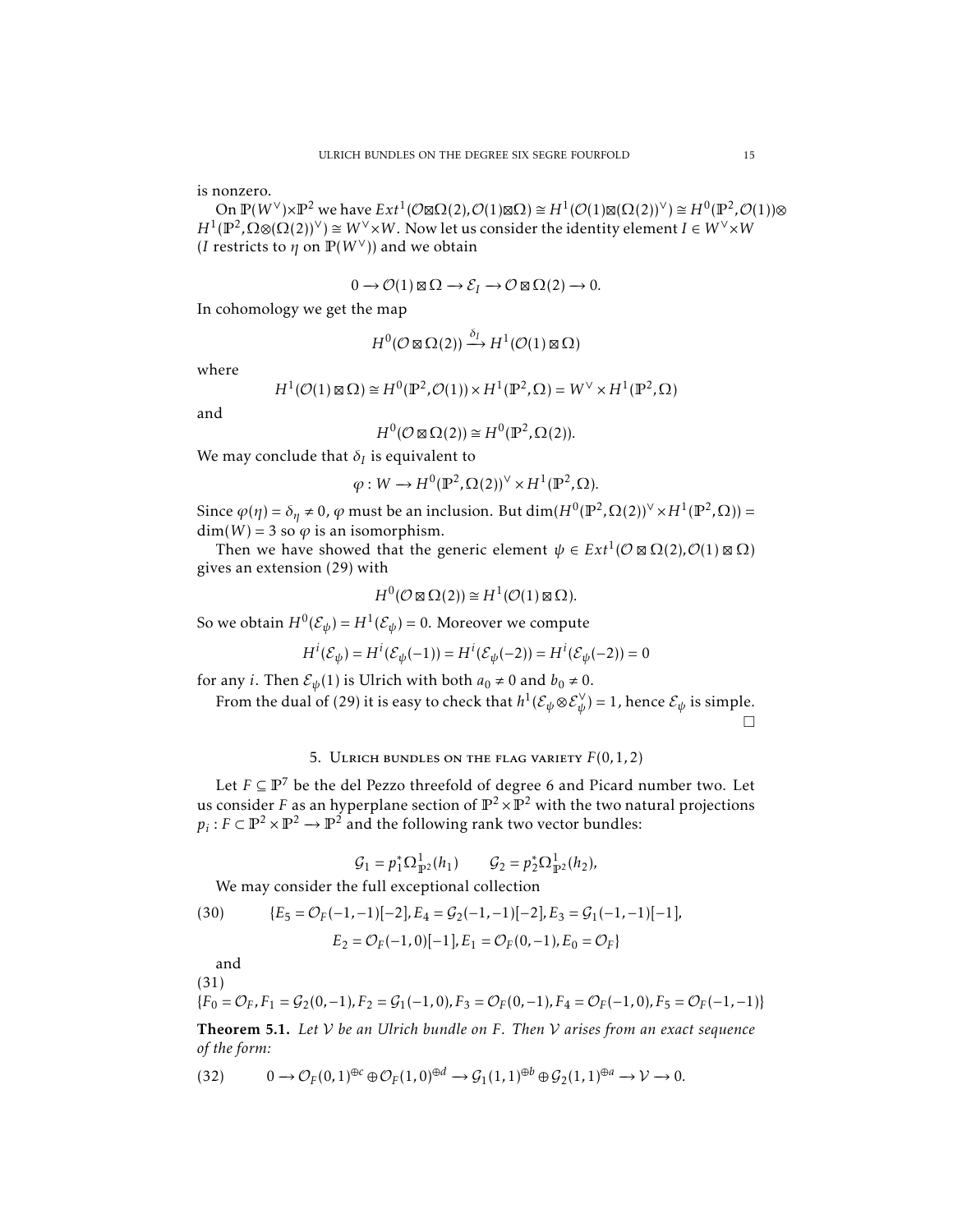*Proof.* We consider the Beilinson type spectral sequence associated to  $A := V(-1, -1)$ and identify the members of the graded sheaf associated to the induced filtration as the sheaves mentioned in the statement. We consider the full exceptional collection  $\mathcal{E}_\bullet$  and left dual collection  $\mathcal{F}_\bullet$  in (30) and (31).

We construct a Beilinson complex, quasi-isomorphic to  ${\cal A}$ , by calculating  $H^{i+k_j}({\cal A}\otimes$  $\mathcal{F}_j$ )⊗ $\mathcal{E}_j$  with *i, j* ∈ {0,..., 6} to get the following table:

|       | $\mathcal{O}_F(-1,0)$         | $\mathcal{O}_F(0,$                     | У1    | Y2             |                |
|-------|-------------------------------|----------------------------------------|-------|----------------|----------------|
| $H^3$ | $H^3$                         | ÷                                      | *     | *              | ×.             |
| $H^2$ | $H^2$                         | $H^3$                                  | $H^3$ | *              | ÷              |
| $H^1$ | $H^1$                         | $H^2$                                  | $H^2$ | $H^3$          | $H^3$          |
| $H^0$ | $H^0$                         | $H^1$                                  | $H^1$ | H <sup>2</sup> | H <sup>2</sup> |
| *     | *                             | $H^0$                                  | $H^0$ | $H^1$          | $H^1$          |
| ÷     | ÷                             | ÷                                      | ÷     | $H^0$          | $H^0$          |
|       | $A \otimes \mathcal{G}_2(-1)$ | $\mathcal{A} \otimes \mathcal{G}_1(0,$ |       |                |                |

We assume due to [16, Proposition 2.1] that

 $H^i(A(-j, -j)) = 0$  for all *i* and  $0 \le j \le 2$ .

From the exact sequence

$$
0 \to \mathcal{A} \otimes \mathcal{G}_1(-2,-1) \to \mathcal{A}(-1,-1)^{\oplus 3} \to \mathcal{A}(0,-1) \to 0,
$$

since  $H^3(A \otimes G_1(-2, -1)) = 0$  we get  $H^2(A(0, -1)) = 0$ . In a similar way we get  $H^2(A(-1,0)) = 0$ . So the table become

| $\mathcal{O}_F(-1,-1)$ | $\mathcal{O}_F(-1,0)$                              | $\mathcal{O}_F(0,-1)$                              | У1       | Уゥ |    |
|------------------------|----------------------------------------------------|----------------------------------------------------|----------|----|----|
|                        |                                                    | ×                                                  | ÷        | *  | ×. |
|                        |                                                    |                                                    |          | ÷  | ×. |
|                        |                                                    |                                                    |          |    |    |
|                        |                                                    | а                                                  |          |    |    |
| ÷                      | ÷                                                  |                                                    |          | a  |    |
| ÷                      | ÷                                                  | ÷                                                  | ÷        |    |    |
|                        | $\overline{\mathcal{A}\otimes\mathcal{G}}_2(-1,0)$ | $\overline{\mathcal{A}\otimes\mathcal{G}}_1(0,-1)$ | $(-1,0)$ |    |    |

Since the spectral sequence converges to an object in degree 0 we get  $e = f = 0$ , so

| $\mathcal{O}_F(-1,-1)$ | $\mathcal{O}_F(-1,0)$                              | $\mathcal{O}_F(0,-1)$                              | 91                | yゥ  |   |
|------------------------|----------------------------------------------------|----------------------------------------------------|-------------------|-----|---|
|                        |                                                    |                                                    | *                 | ÷   | ÷ |
|                        |                                                    |                                                    |                   | ÷   | × |
|                        |                                                    |                                                    |                   |     |   |
|                        |                                                    | а                                                  |                   |     |   |
| ÷                      | ÷                                                  |                                                    |                   | a   |   |
| ÷                      | ÷                                                  |                                                    | ÷                 |     |   |
|                        | $\overline{\mathcal{A}\otimes\mathcal{G}}_2(-1,0)$ | $\overline{\mathcal{A}\otimes\mathcal{G}}_1(0,-1)$ | $\left( 0\right)$ | (0) |   |

*Finally since*  $Ext^{i}(\mathcal{O}_{F}(-1,0), \mathcal{O}_{F}(0,-1)) = 0$ *,*  $Ext^{i}(\mathcal{O}_{F}(-1,0), \mathcal{G}_{1}) = 0$ *,*  $Ext^{i}(\mathcal{O}_{F}(-1,0), \mathcal{G}_{2}) = 0$ 0,  $Ext^{i}(\mathcal{O}_{F}(0,-1),\mathcal{G}_{1}) = 0$ ,  $Ext^{i}(\mathcal{O}_{F}(0,-1),\mathcal{G}_{2}) = 0$  and  $Ext^{i}(\mathcal{G}_{1},\mathcal{G}_{2}) = 0$  for any *i* > 0 we have that the full exceptional collection (31) is strong. So we get the claimed resolution.

Remark 5.2. Let V an indecomposable Ulrich bundle on *F*.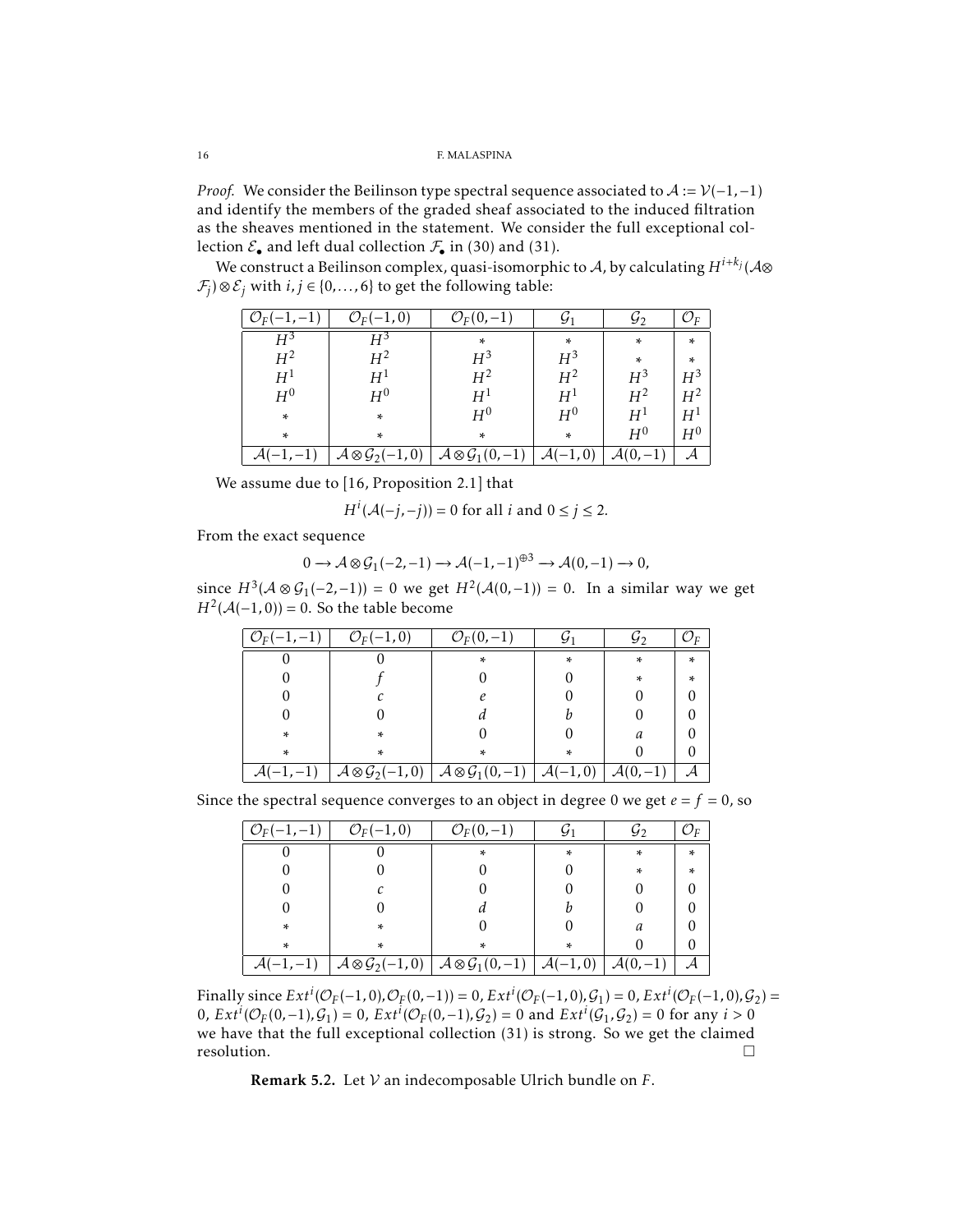- (1) If  $c = h^1$  ( $V \otimes G_2(0, 1)$ ) = 0 and  $b = h^1$  ( $V(0, 1)$ ) = 0 then  $V$  is the restriction of a bundle arising from sequence (15).
	- If  $d = h^1(\mathcal{V} \otimes \mathcal{G}_1(1,0)) = 0$  and  $a = h^1(\mathcal{V}(1,0)) = 0$  then  $\mathcal{V}$  is the restriction of a bundle arising from sequence (16).
- (2) If  $d = b = 0$  we obtain the exact sequence

$$
0 \to \mathcal{O}_F(0,1) \to \mathcal{G}_2(1,1) \to \mathcal{O}_F(2,0) \to 0
$$

so  $V \cong \mathcal{O}_F(2,0)$ .

If  $c = a = 0$  we obtain  $V \cong \mathcal{O}_F(0, 2)$ .

#### **REFERENCES**

- [1] M. Aprodu, L. Costa and R. M. Miro-Roig, ´ *Ulrich bundles on ruled surfaces*, J. Pure Appl. Alg. 222 issue 1 (2018) 131–138.
- [2] M. Aprodu, S. Huh, F. Malaspina and J. Pons-Llopis, *Ulrich bundles on smooth projective varieties of minimal degree*, Proc. AMS 147 (2019), 5117–5129.
- [3] V. Ancona and G. Ottaviani, *Some applications of Beilinson's theorem to projective spaces and quadrics*, Forum Math. 3 (1991), 157–176.
- [4] V. Antonelli, *Characterization of Ulrich bundles on Hirzebruch surfaces*, arXiv:1806.10380 to appear on Rev. Mat. Complutense.
- [5] E. Ballico, F. Malaspina, *Regularity and Cohomological Splitting Conditions for Vector Bundles on Multiprojectives Spaces*, J. of Algebra 345, 137-149 (2011).
- [6] C. Böhning, *Derived categories of coherent sheaves on rational homogeneous manifold*. Doc. Math. 11 (2006), 261–331.
- [7] M. Casanellas and R. Hartshorne (with an appendix by F. Geiss and F. -O. Schreyer), *Stable Ulrich bundles*, Int. J. Math. 23 (2012), no. 8, 1250083.
- [8] G. Casnati, D. Faenzi and F. Malaspina, *Rank two aCM bundles on the del Pezzo fourfold of degree 6 and its general hyperplane section*, J. Pure Appl. Alg. 222 issue 3 (2018) 585–609.
- [9] E. Coskun and ö. Genc Ulrich bundles on Veronese surfaces Proc. AMS 145 (2017), 4687-4701.
- [10] I. Coskun, L. Costa, J. Huizenga, R. M. Miro-Roig and M. Woolf, ´ *Ulrich Schur bundles on flag varieties*, J. Algebra 474 (2017), 49–96.
- [11] E. Coskun, R. S. Kulkarni and Y. Mustopa, *The geometry of Ulrich bundles on del Pezzo surfaces*, J. Algebra 375 (2013), 280–301.
- [12] L. Costa and R. M. Miro-Roig, GL( ´ *V* )*-invariant Ulrich bundles on Grassmannian*, Math. Ann. 361 (2014), no. 1–2, 443–457.
- [13] L. Costa and R. M. Miró-Roig, *Homogeneous ACM bundles on a Grassmannian*, Adv. Math. 289 (2016), 95–113.
- [14] L. Costa, R.M. Miro–Roig, J. Pons–Llopis: ´ *The representation type of Segre varieties*. Adv. Math. 230 (2012), 1995–2013.
- [15] D. Eisenbud, J. Harris, *On varieties of minimal degree (a centennial account)*. Algebraic geometry, Bowdoin, 1985 (Brunswick, Maine, 1985). Proceedings of Symposia in Pure Mathematics 46 (1987), no. 1, 3–13
- [16] D. Eisenbud, F.- O. Schreyer, *Resultants and Chow forms via exterior syzygies*, J. Amer. Math. Soc. 16 (2003), no. 3, 537–579.
- [17] P. Ellia, A. Hirschoviwitz, *Generation de certain fibres sur les espaces projectifs et application*, J. Algebraic Geometry. 1 (1992), no. 3, 531–547.
- [18] D. Faenzi and F. Malaspina, *Surfaces of minimal degree of tame representation type and mutations of Cohen-Macaulay modules*, Adv. Math. 310 (2017), 663–695.
- [19] D. Faenzi, F. Malaspina and G. Sanna, *Non-Ulrich Representation type*, arXiv:1907.02694, preprint.
- [20] D. Faenzi and J. Pons-Llopis, *The Cohen-Macaulay representation type of arithmetically Cohen-Macaulay varieties*, arXiv:1504.03819, preprint.
- [21] A. Gorodentsev and S. A. Kuleshov, *Helix theory*, Mosc. Math. J. 4(2) (2004), 377–440.
- [22] J. W. Hoffman and H. H. Wang, *Castelnuovo-Mumford regularity in biprojective spaces,* Adv. Geom. 4 (2004), no. 4, 513-536.
- [23] Z. Lin, *Ulrich bundles on projective spaces,* arXiv:1703.06424 [math.AG], 2017. Preprint
- [24] F. Malaspina and P. Rao, *Cohomological property of vector bundles on biprojective spaces,* Alg. Number Theory 9 (4) (2016), 981–1003.